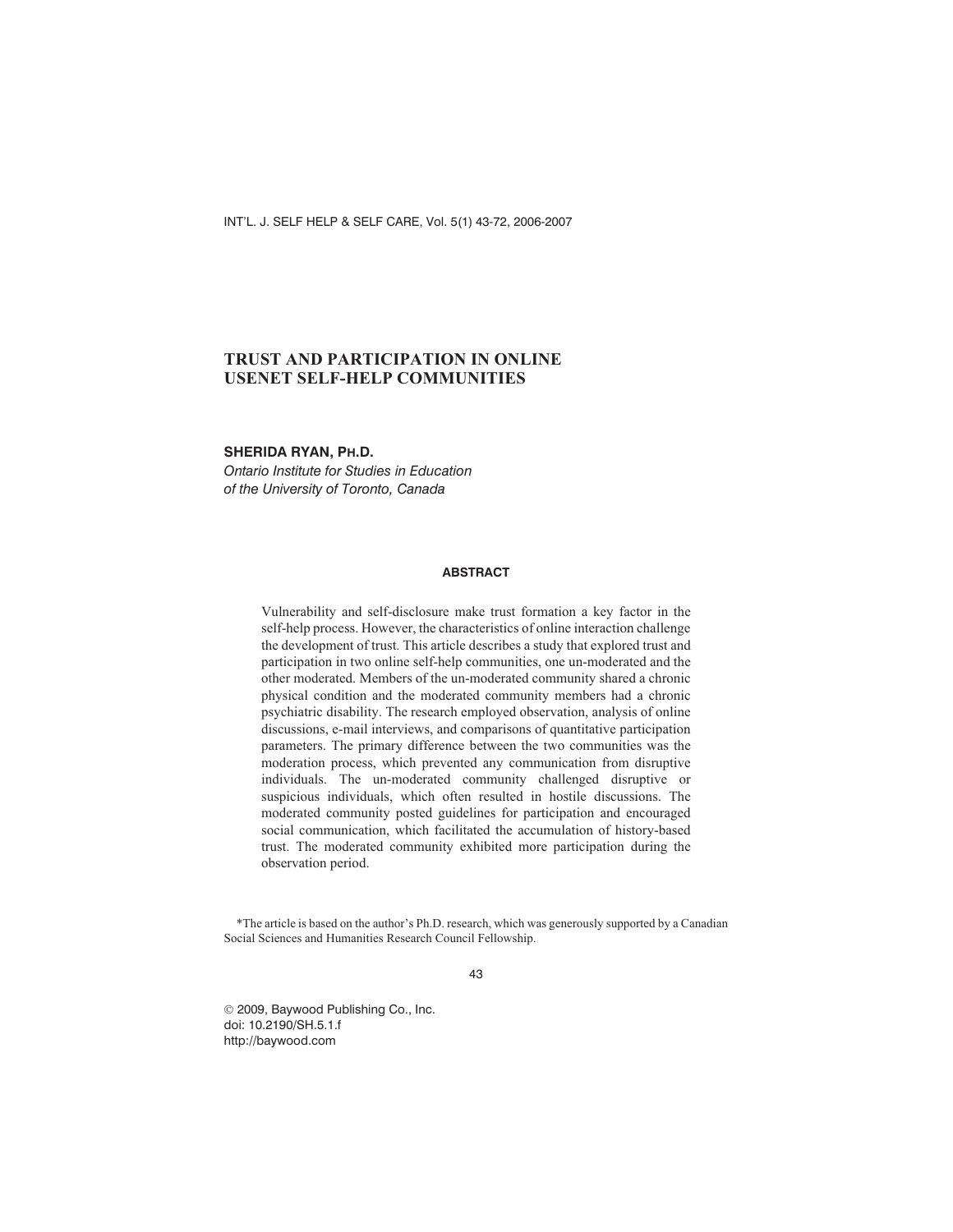Self-help communities can play a significant role in the way people manage their health. Information and communication technology provides an opportunity for people to engage in these communities in an online environment. Virtual self-help communities are dependent on the visible participation of their members. However, active participants, the people who post and carry on discussion, are in the minority in these environments. Member vulnerability and self-disclosure make trust formation an essential component in the self-help process (Leimeister, Ebner, & Krcmar, 2005) and trust in other community members may act as a lubricant for active online participation (Bargh & McKenna, 2004). However, the characteristics of computer-mediated interaction pose a challenge for the development of trust (Friedman, Kahn Jr., & Howe, 2000). How does one decide to trust people one has never met, whose identities are difficult to verify, in an environment where there are few mechanisms to control behavior?

The objectives of the study described in this article were: (a) to examine and compare what trust conditions were evident in two online Usenet self-help communities, one moderated and the other un-moderated; and (b) to explore the potential relationship of these trust conditions to member participation. The decision to employ the presence of moderation as the differentiating variable between the two communities was taken because moderation is a prominent cue for the presence of rules or institutional safeguards, conditions that may facilitate trust development in virtual environments.

### **CONCEPTUAL BACKGROUND**

#### **Online Self-Help Communities**

Communities and the relationships they foster are compelling themes in the study of human behavior. In its simplest interpretation, the word community refers to a collection of people who have a common bond of association that differentiates them from others (Christenson, Fendley, & Robinson, 1994). The inter-group boundary may be geographic, cultural, political, or shared interest. Communities develop unique cultures based on specific norms, customs, and, sometimes, language (Gidron & Chesler, 1994). Shared culture fosters a sense of belonging and members frequently define themselves based on the social identity of the communities to which they belong (Tajfel & Turner, 1986). A particular community may develop in response to a need for security, resources, or support. It may form to address issues of social or personal change and may facilitate personal and collective empowerment (Barak, Boniel-Nissim, & Suler, 2008).

The definition of a self-help community used in this article is based on the work of Gidron and Chesler (1994), who suggest that the social processes of traditional and self-help communities are similar. Both types of community develop distinct cultures, foster a sense of identity, provide social support, and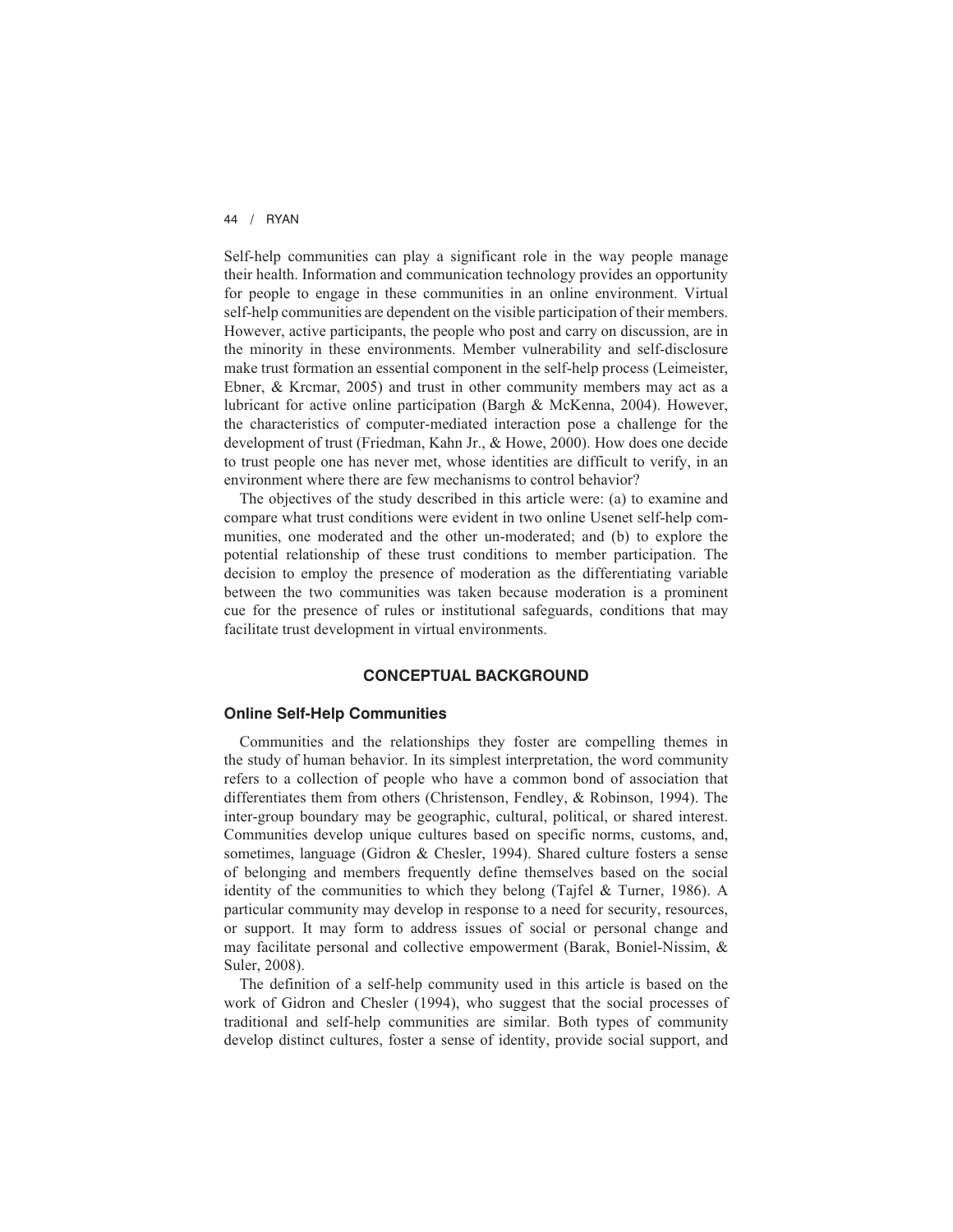can be a source of empowerment for their members. This article examines online self-help communities, a type of self-help community that employs computermediated communication to support and empower people who share a particular health condition. The term community, as opposed to group, is especially useful in studying these types of associations because online environments tend to attract larger numbers of participants and tend to be more porous than face-to-face groups (Preece & Maloney-Krichmar, 2002).

Since the creation of Alcoholics Anonymous in 1935, people have increasingly turned to self-help communities for assistance in coping with physical illness, disability, addiction, and mental health problems (King & Moreggi, 1998). Participants in these communities "share their experience, strength and hope with each other that they may solve their common problem" (A.A., 2008). As opposed to health support communities, which are frequently professionally led, self-help communities are member governed, volunteer, non-profit enterprises (Gidron & Chesler, 1994). The underlying rationale for these communities is that the situated knowledge and support of experientially similar peers can help people living with debilitating conditions to adapt to their challenges and to reframe their identities to match a more positive life perspective (Borkman, 1999). Selfhelp communities act as an adjunct and as an alternative to medical model, top-down, healthcare intervention. Research indicates that these communities enhance quality of life, increase self-esteem, and, in some cases, directly contribute to improved health outcomes (White & Dorman, 2001).

Traditionally, self-help communities take place in face-to-face environments. The advent of computer-mediated communication has provided an opportunity for some of these communities to carry on their work in an internet-mediated environment (Eysenbach, Powell, Englesakis, Rizo, & Stern, 2004). The Pew Internet and American Life Project reports that 80% of American Internet users have searched for health information online (Boase, Horrigan, Wellman, & Rainie, 2006). People who seek this type of information not only visit healthrelated websites, but they also frequent online health communities (Madden, 2006). Online health communities can be found in a myriad of forms and can be accessed through websites, listservs, bulletin boards, and chat sites. Yahoo!Groups, alone, lists over 200,000 online groups in its health and wellness section (Yahoo!Groups, 2007).

Online self-help communities combine the advantages of face-to-face selfhelp communities with the accessibility, reach, and anonymity characteristic of computer-mediated communication. Participants can access these communities without geographic or temporal constraints. This may be especially important for people who have physical or social limitations and for those who are geographically isolated (Bargh & McKenna, 2004). The potential anonymity offered by online environments may also provide participants with the opportunity to manage the risks involved in sharing personal health information. The reduced cues environment of the Internet has proved to be a boon for people with stigmatizing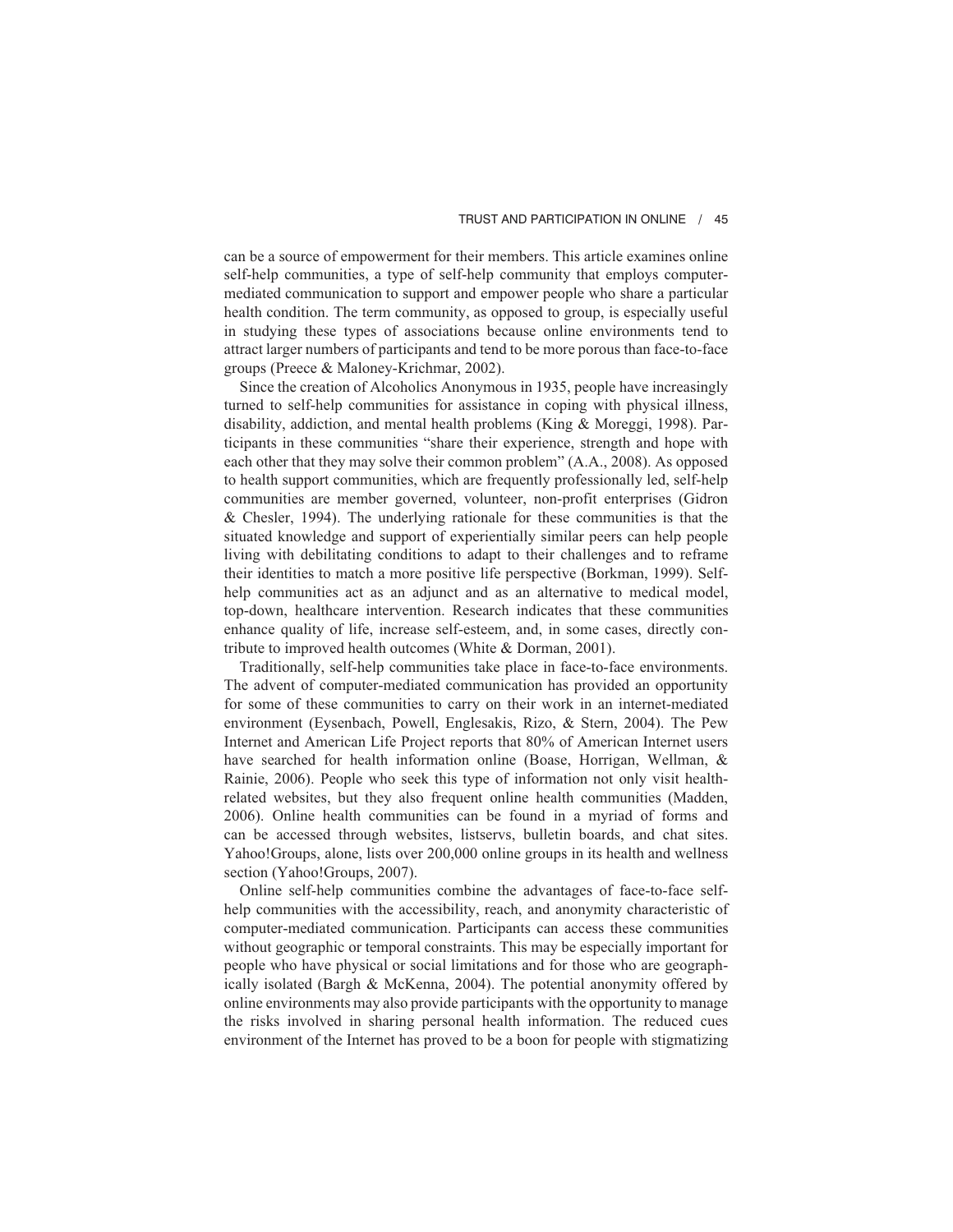disorders or disfiguring diseases and may facilitate discussion of sensitive topics (Maloney-Krichmar & Preece, 2005).

Participating in an online self-help community, however, is not without risk. The characteristics of online interaction, such as identity plasticity, can facilitate excessive hostility, misinformation, and deception (Coulson, 2005). Hostile exchanges between participants can discourage self-disclosure and the exchange of information and support. A hostile environment may present too much risk for vulnerable newcomers and may drive long-time community members away (Preece & Ghozati, 2001).

The credibility of fellow participants and the trustworthiness of the information they share are especially salient to the online self-help community processes (Radin, 2006). Many people are desperately seeking information and advice about their conditions and may disclose sensitive, personal information. Many become emotionally invested in the relationships formed in this environment. Misinformation and deception represent significant risks for participants in these communities (Coulson, 2005). Misinformation can result in negative health consequences. Once deceived, a person may not trust future online relationships or information, thereby removing themselves from potentially therapeutic and supportive environments (Preece & Ghozati, 2001).

Community context appears to be another important factor in an individual's decision to participate in an electronic environment. The salience of community context in relation to a participant's social identity and resource needs may provide an impetus for active participation. For example, a gay, HIV-positive person may be more willing to ask for and to give advice and support in an online gay discussion forum about new treatments for AIDS than they would in a forum discussing gay oriented movies. At the same time, the risks and interdependencies inherent in some online self-help communities may require the development of initial trust for people to feel that they can safely participate (Leimeister et al., 2005). Without trust, both physical and virtual communities would fail to prosper (Kling & Courtright, 2003). The issue of online trust in virtual self-help communities is an understudied, yet significant, research topic. The next section provides a review of the literature on trust conditions, the facilitators of trust development, which were the focus of this study.

#### **Trust**

Although there is general consensus that trust is an essential factor in the development of interpersonal and collaborative relationships (Axelrod, 1984), there is little agreement about its exact meaning (Hosmer, 1995). Most definitions of trust, however, rest on two factors: risk and interdependence (Rousseau, Sitkin, Burt, & Camerer, 1998).

Risk occurs when a person enters into a relationship or situation where complete information is unavailable, where future outcome is unpredictable, and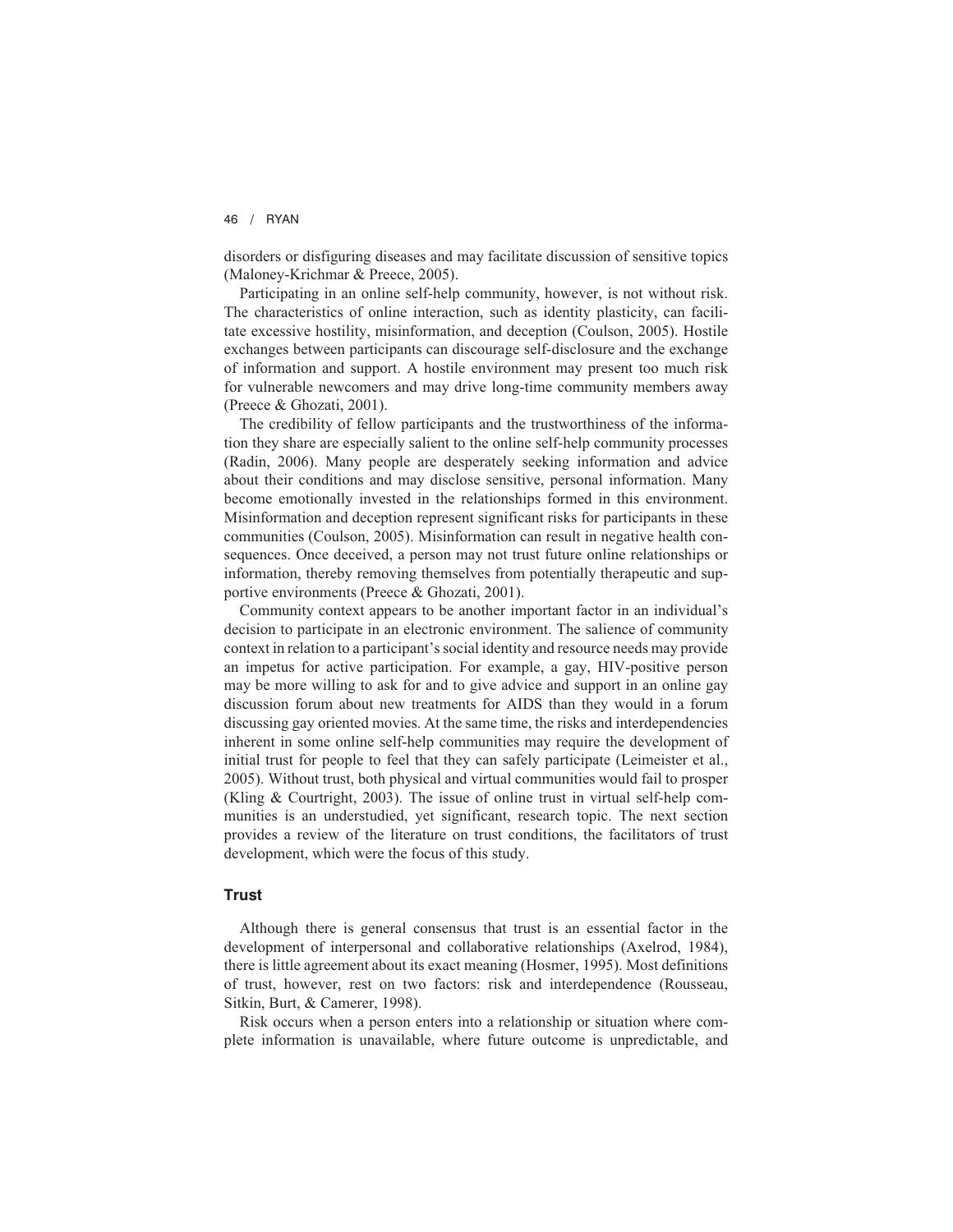where there is a possibility of loss or harm (Lewis & Weigert, 1985). Trust grows out of the interdependent nature of activity, where one party relies on another, or perhaps many others, to achieve desired results (Rousseau et al., 1998).

In his literature review of trust and distrust in organizations, Kramer (1999) summarizes six conditions that facilitate trust development. The conditions are dispositional trust, history-based trust, rule-based trust, role-based trust, category-based trust, and third-party trust.

Dispositional trust and history-based trust evolve through trust-related experiences where information from past relationships provides a basis for managing situational risk and interdependence (Boon & Holmes, 1991; Rotter, 1967). Rule-based trust presupposes a shared understanding of a system of rules and appropriate behavior in a given context (March & Olsen, 1989). Role-based trust is predicated on our expectation that people have the knowledge to carry out their roles and that accountability mechanisms are in place to assess competence (Meyerson, Weick, & Kramer, 1996). Role- and rule-based trust are useful in the initial stages of trust formation as they provide guidelines for appropriate behavior and reduce uncertainty in interdependent relationships (Kramer, 1999; McKnight, Cummings, & Chervany, 1998).

Based on social identity theory (Tajfel & Turner, 1986), category or identitybased trust suggests that we use social comparisons and categorization to assess whether other parties are similar to ourselves. Fellow category members are felt to share our values and goals, supporting a perception of interdependence and shared fate, which increases our willingness to trust their motivations and intentions (Brewer, 1996). The theory of third-party trust proposes that, in the absence of a relationship history, information from known trustworthy people facilitates the initial decision to trust an unknown party (Burt & Knez, 1995). Reputation, a form of third-party trust, refers to public information about a person's past performance that allows us to predict the likelihood of that person behaving in a similar manner in the future (Axelrod, 1984). Table 1 presents the conditions, their general definitions and operational indicators.

These trust conditions reflect cognitive, affective, and social factors, theoretical trust perspectives drawn from a variety of academic disciplines such as economics, psychology, and sociology. They encompass personal attributes and experiences of the trustor (dispositional trust, history-based trust) as well as perceived attributes of the trustee (role-based trust, category-based trust), and reflect the social structure of relationships (rule-based trust, third-party trust). This study employed the conditions described by Kramer for an analytic framework because of their multidisciplinary perspective and because they encompass the major actors and the structure of a trust situation.

Although many theorists propose that trust develops slowly over time as individuals accumulate information through multiple face-to-face interactions (Mayer, Davis, & Schoorman, 1995; McAlister, 1995), a number of researchers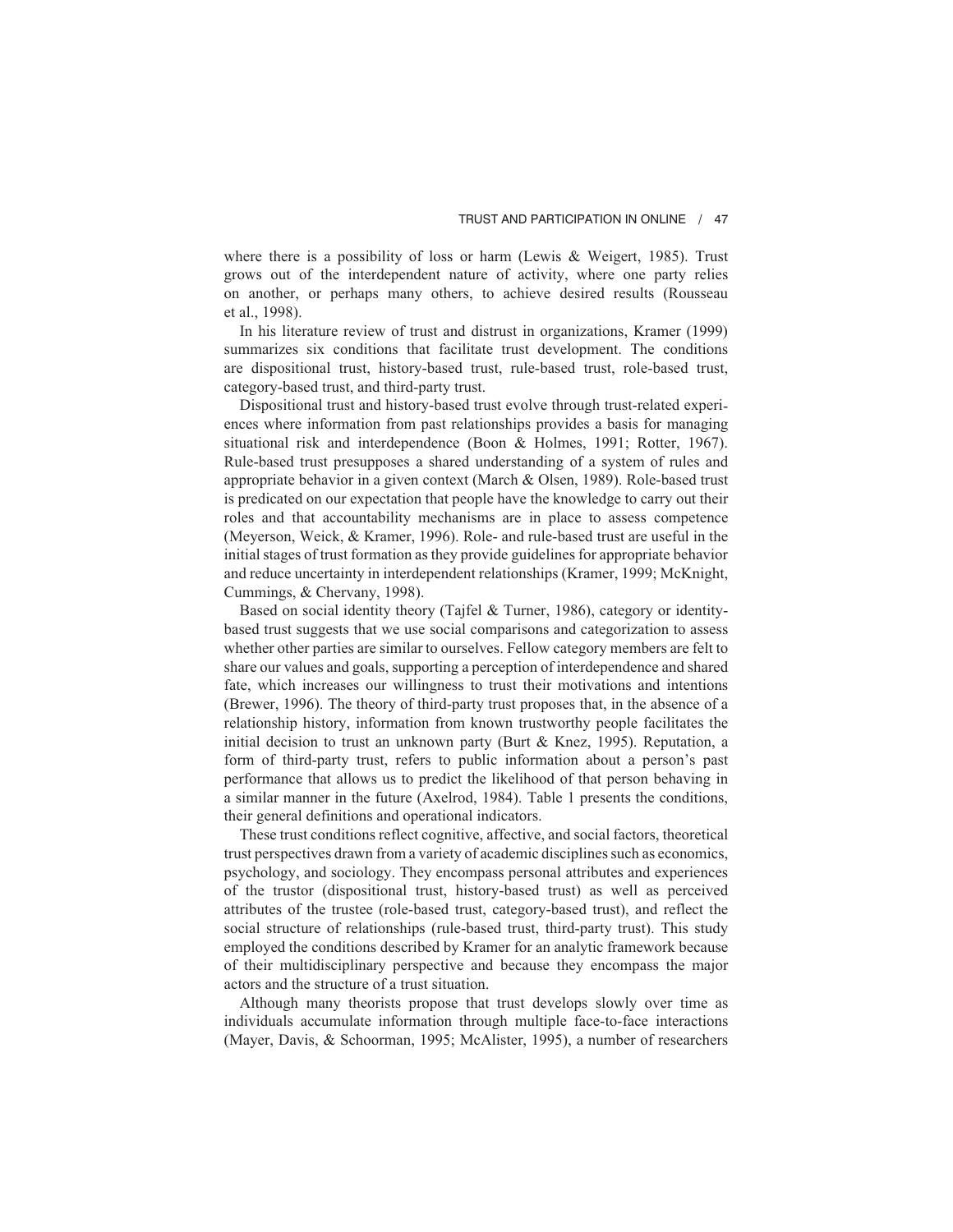|  |  | Table 1. Trust Conditions (Kramer, 1999) with Definitions and Indicators |  |  |  |  |  |  |
|--|--|--------------------------------------------------------------------------|--|--|--|--|--|--|
|--|--|--------------------------------------------------------------------------|--|--|--|--|--|--|

| Condition                         | Definition                                                                                                                                                                               | Indicators                                                                                                                                                      |  |  |
|-----------------------------------|------------------------------------------------------------------------------------------------------------------------------------------------------------------------------------------|-----------------------------------------------------------------------------------------------------------------------------------------------------------------|--|--|
| Dispositional<br>trust            | A personality characteristic,<br>a general expectation that<br>others can be trusted.                                                                                                    | Ready to give others the<br>benefit of the doubt. Trusting<br>behavior across contexts                                                                          |  |  |
| History-based<br>trust            | Based on experience.<br>Provides a basis for pre-<br>dicting behavior. Reliability                                                                                                       | Presence of interactional<br>history that provides<br>evidence of past behavior.                                                                                |  |  |
| Rule-based<br>trust               | Shared understanding of<br>rules and consequences for<br>inappropriate behavior.                                                                                                         | Evidence of behavioral<br>norms and consequences<br>of unacceptable behavior.                                                                                   |  |  |
| Role-based<br>trust               | Depersonalized trust predi-<br>cated on the role a person<br>assumes and the expectation<br>that they have the skills to per-<br>form the function. Competence                           | Formal or informal role<br>obligations are fulfilled in<br>compliance with account-<br>ability mechanisms.                                                      |  |  |
| Category-based<br>trust           | Perception of similarity with<br>other category members.<br>Benevolence                                                                                                                  | Emphasis on the differences<br>between group members<br>and outsiders. Fellow cate-<br>gory members are viewed<br>favorably and are perceived<br>as benevolent. |  |  |
| Third party trust<br>(Reputation) | Information from known trust-<br>worthy people facilities the<br>decision to trust an unknown<br>party. Public information<br>about past performance used<br>to predict future behavior. | Engagement with an<br>unknown party based on<br>a previously established rela-<br>tionship or public knowledge<br>of the other's past behavior.                 |  |  |

have suggested that trust can form at a high level even when there is a limited history of past interaction (McKnight et al., 1998; Meyerson et al., 1996). Computermediated interaction is an example of a context where trust behaviors can occur without, what appears to be, a significant history of interaction.

# **Online Trust**

Internet researchers acknowledge that there are distinct differences between offline and online interactions that interfere with the formation of trust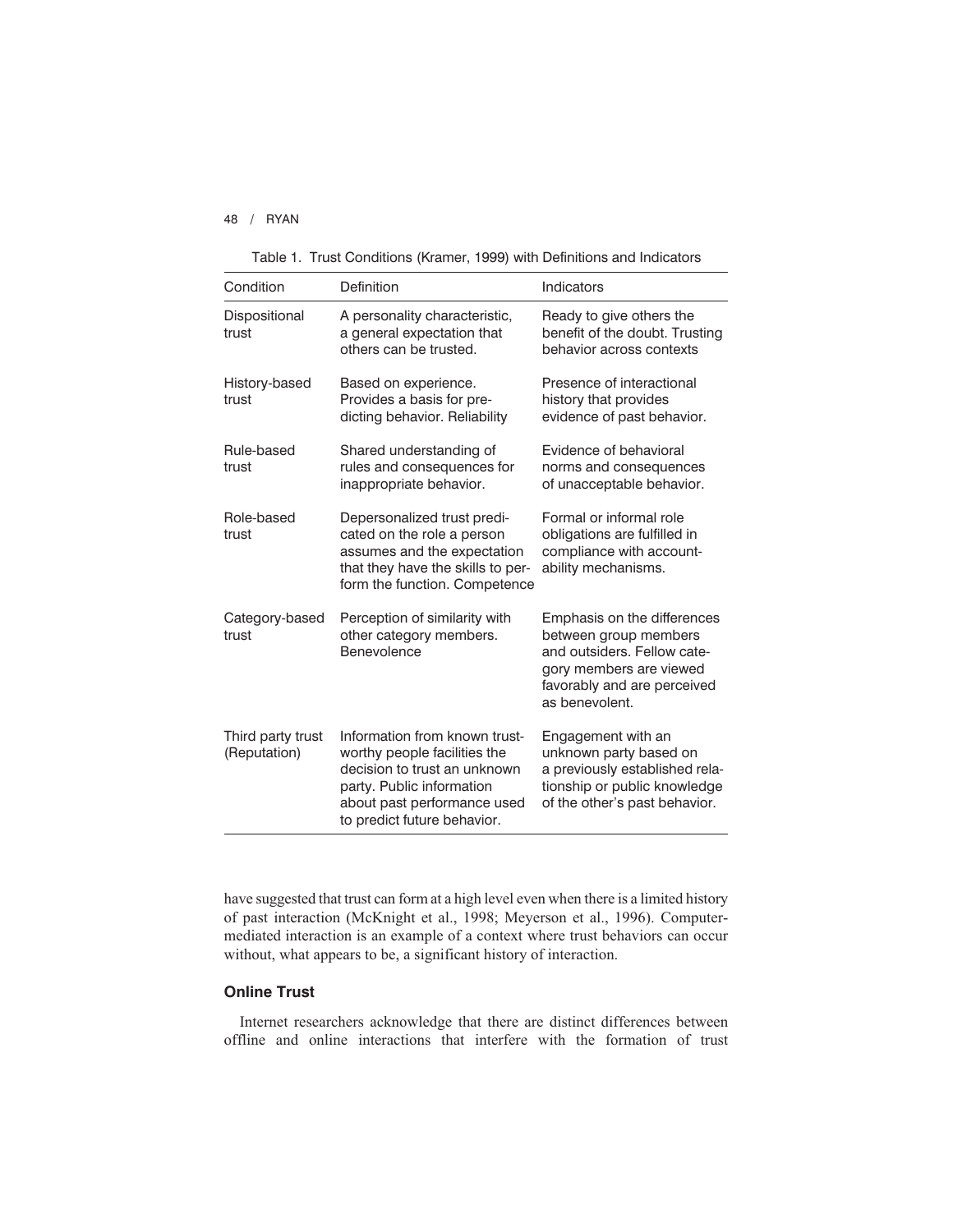(Castelfranchi & Tan, 2001; Friedman et al., 2000; Herring, 2002; Jensen, Farnham, Drucker, & Kollock, 2000; Kollock, 1999). Since computer-mediated communication facilitates interactions between people regardless of geographic location, it potentially eliminates shared social history as a basis for trust development. In addition, online interactions are not regulated by a central authority and there is little recourse to justice for individuals who are victims of anti-social or fraudulent activity (Riegelsberger, 2005). Role- and rule-based trust conditions can also be compromised by partial membership in multiple online communities (Wellman & Gulia, 1999). This partial community membership dilutes an individual's accountability to any one community. People can easily leave, fade into the background, or find another community where they can repeat their behavior (Rheingold, 1993; Sproull & Kiesler, 1991). Moreover, the text-based nature of most computer-mediated communication allows individuals to obscure or change their identity and their interaction history (Donath, 1999; Turkle, 1995).

The most prevalent research initiatives that address online trust can be labeled "trust through security" (Nissenbaum, 2001, p. 103). According to this perspective, online trust is established by security mechanisms (for example, access control). This argument is predicated on the belief that a perfectly secure system will ensure trustworthy behavior (Castelfranchi  $\&$  Tan, 2001). However, this view has been criticized as unrealistic, since online environments cannot be made totally secure (Himanen, 2001) and as a fundamental misunderstanding of the concept of trust (Nissenbaum, 2001).

When people are assured of their safety, when they are secure, trust becomes redundant (Luhmann, 1979). Eliminating risk reduces opportunities for trust formation, removing situations where a successful experience in negotiating vulnerability facilitates the development of trust (Gambetta, 1988). Paradoxically, attempts to assure trust through ever-increasing levels of security or surveillance lead to a climate of mistrust (Kramer, 1999). An emphasis on security issues may constrain the scope and quality of peoples' online participation, resulting in gated communities, characterized by suspicion and hording of public goods.

"People trust people, not technology" (Friedman et al., 2000, p. 35). Although security mechanisms may be valuable for the protection of computer systems and sensitive information, the trustworthiness of other human beings cannot be determined solely through passwords and surveillance. Recent research has provided some support for the proposition that participants in virtual communities employ similar trust conditions to those used by people in face-to-face settings (Jøsang, Ismail, & Boyd, 2007).

Studies by Jarvenpaa and Leidner (1998a) and Feng, Lazar, and Preece (2004) have also broadened the field of online trust conditions to include communication behaviors. Frequency of social interaction and the predictability of communication were found to enhance initial and ongoing trust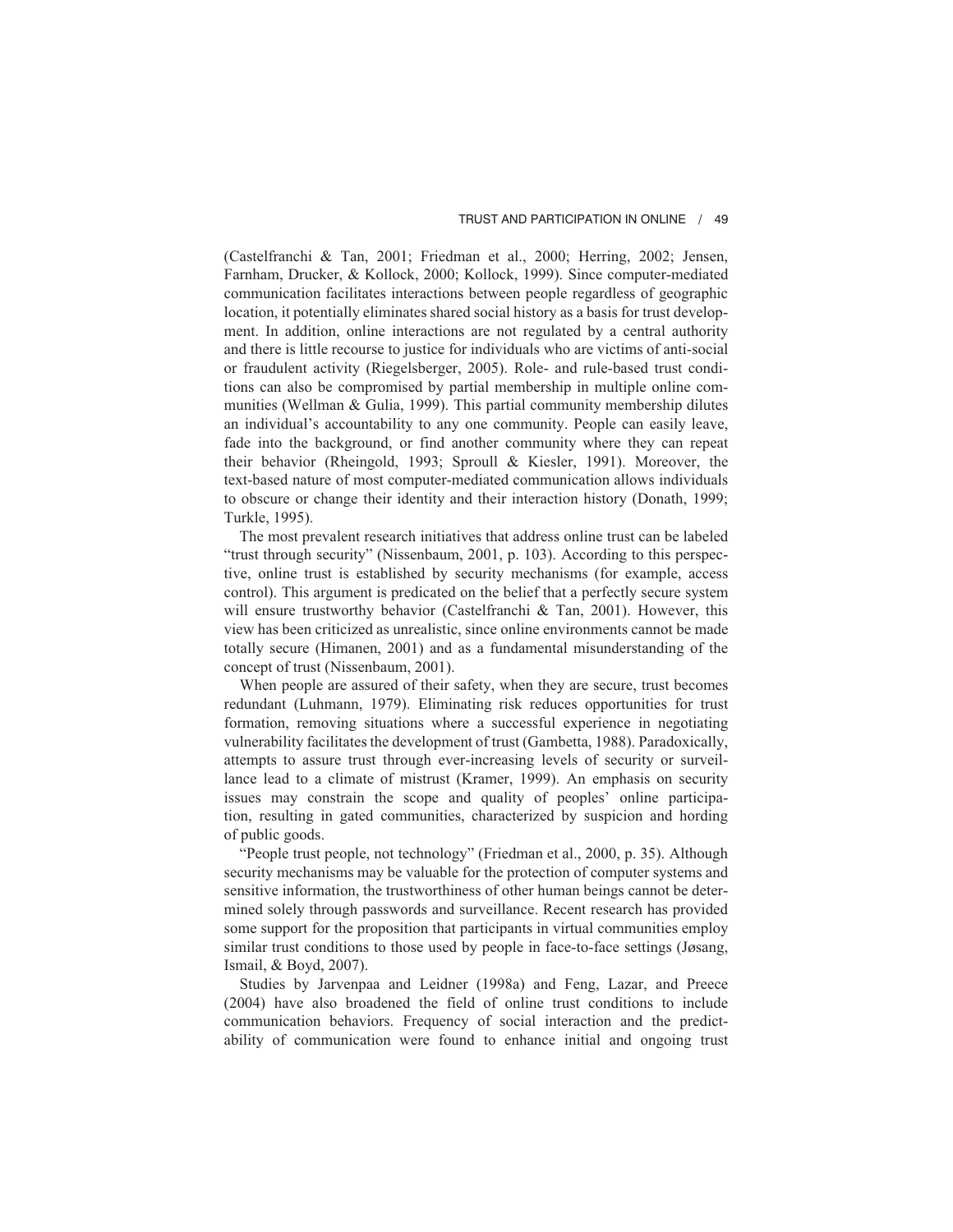formation in virtual teams (Jarvenpaa & Leidner, 1998a). In addition, the relationship between empathic communication and interpersonal trust was found to be significant in computer-mediated text messaging (Feng, Lazar, & Preece, 2004).

Trust is contextual (Granovetter, 1985). Virtual communities are complex environments where people interact at different levels for a variety of reasons. The presence and influence of trust conditions can vary depending on the type of community and the needs of its members. Despite the argument that control of access to a community may constrain the quality of online interaction, researchers who study online communities suggest that moderation is necessary for forums that deal with sensitive or controversial topics (Maloney-Krichmar & Preece, 2005). Online self-help communities where people share their vulnerabilities may require moderation, a cue for rule- and role-based trust, in order to encourage participation. For this reason, moderation as a differentiating variable between newsgroups was chosen as a central aspect in the design of this study

## **CONTEXT AND METHODS**

### **Usenet**

Usenet is a decentralized, asynchronous, discussion network made up of over 189,000 online communities worldwide (Arguello, Butler, Joyce, Kraut, Ling, Rose, et al., 2006). Usenet communities are called newsgroups and discussions may be read by anyone. Discussions persist over time, with message archives dating back to 1981 (Google, 2008). Participants can maintain membership in multiple newsgroups and may employ varying levels of anonymity or identity plasticity, by using aliases, multiple e-mail addresses, and anonymous re-mailers (Pfaffenberger, 2003). Although discussions are publicly available, a minority of Usenet communities are moderated with messages vetted before they are posted to the newsgroup.

Usenet is recognized as having an untamed culture, one that emphasizes the principle of free speech (Pfaffenberger, 2003). Unfortunately, since many Usenet participants practice identity plasticity and have limited commitment to any one newsgroup, this freedom of expression is not tied to any social accountability (Herring, 2001). Newsgroups are often contentious environments, populated by individuals who actively incite hostility and who enjoy deceiving others (Pfaffenberger, 2003). Because of this freewheeling, often aggressive, culture, Usenet is a context where participation entails risk (Katz, 1998) and where trust conditions may act as a lubricant for some people's participation. Although Usenet is not as prominent a space for online community development as it once was, its unregulated environment presents a situation where trust can be studied.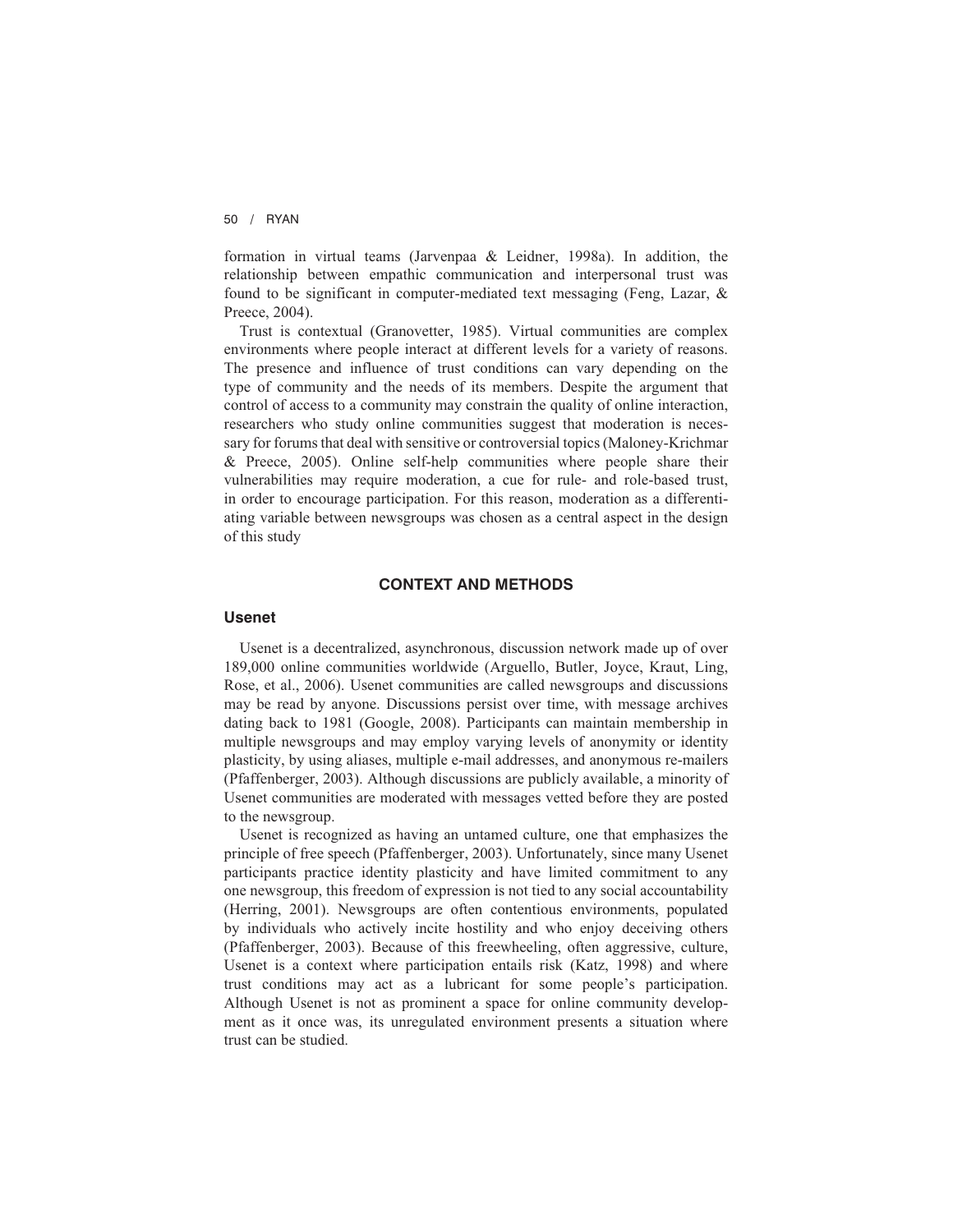# **Methods**

The research project used a mixed method design (Creswell & Plano Clark, 2007). Mixed method research provides an alternative to mono-method qualitative or quantitative approaches when a study addresses a complex topic that requires multiple ways of knowing and a breadth and depth of understanding (Greene, 2005). The research used qualitative procedures to explore trust conditions in two Usenet self-help communities, one un-moderated and the other moderated. Quantitative procedures were employed to examine participation in the two newsgroups.

#### *Sample Selection and Inclusion Criteria*

Microsoft's Netscan Project (http://netscan.research.microsoft.com/) and Google Groups (http://groups.google.com/) were employed to search for Usenet communities that provide peer support for people suffering from medical or psychosocial conditions. Usenet newsgroups that support discussion of general health related issues such as exercise or dieting were also included in the study as people with health concerns frequently participate in these communities (Madden & Fox, 2006).

The research employed criterion sampling. Communities located via the above search were examined to see whether they met the following criteria for active online communities. Communities included in the study had to: (a) be public, with interaction in English; (b) be in existence for at least 1 year (indicating some stability); (c) have at least 40 members, as listed in Google Groups<sup>1</sup> (see section on ethics); (d) have a minimum of seven different individuals posting per month; (e) have a minimum of 10 posts per month; and (f) have at least 50% of new topics eliciting at least one response. The criteria were developed based on previous online community participation research (Andrews, Nonnecke, & Preece, 2003; Ridings, Gefen, & Arinze, 2002; Witmer, Colman, & Katzman, 1999). These criteria excluded inactive newsgroups and ones that were primarily newsletter or announcement focused. Ninety-four un-moderated and three moderated Usenet self-help communities met the above criteria. They included 55 medical, 22 mental health, 7 addictions, and 13 general health-focused newsgroups.

Two Usenet communities were selected from the newsgroups that met the study's inclusion criteria. A moderated mental health community was selected randomly from the three moderated newsgroups that met the study criteria. An un-moderated community could not be found to match this newsgroup. Communities that fell within the moderated newsgroup's type of condition were not similar in terms of severity of disease or stigma. An un-moderated physical

<sup>&</sup>lt;sup>1</sup> Usenet newsgroups are open to the public and do not require people to subscribe in order to post a message. Subscriber numbers in this study represent an approximation of the number of group participants in each newsgroup. Newsgroups included in this study were individually assessed to ensure that they met the minimum membership number.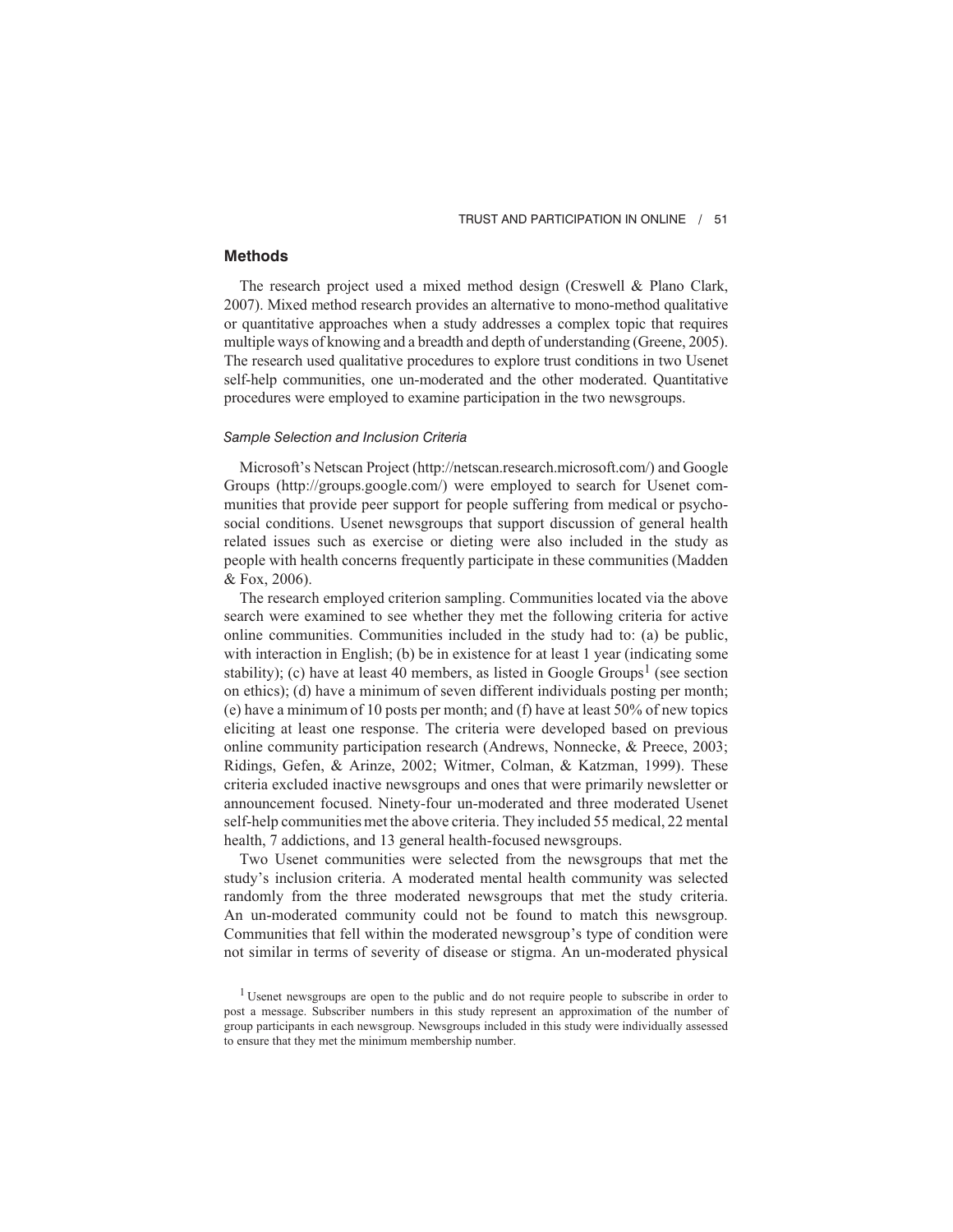disability community was chosen to roughly match the moderated mental health community in terms of subscriber numbers (Google Groups), chronicity of condition, and potential for member stigma.2

#### *Procedures*

Nonparticipant observation was employed over a 3-month period in the spring of 2006 and the content of selected threads and archived messages was analyzed. Observation of the communities' interactions provided information about members' patterns of communication and participation behaviors. Message archives were accessed in order to explore community rules or guidelines and when historical background was needed to understand the context of conversations.

The second method employed was structural and content analysis of the newsgroups' discussions. A number of threads from each newsgroup were chosen based on type and popularity (number of posts in thread). Discussions selected for analysis included the most popular threads, or topics, the most popular requests for information or support, newcomer-initiated threads, and argumentative exchanges. These types of threads, especially newcomer and argument threads, may contain signals or cues for trust conditions (Herring, 2004).

The third method employed was semi-structured e-mail interviews. A public message describing the study and inviting community members to participate was sent to the un-moderated community and a similar message requesting permission to post the invitation to participate was sent to the moderators of the second community. The moderators did not respond to this message; however, they did not block a subsequent public invitation to participate from being posted to their community. Unfortunately, only two people volunteered to be interviewed, both from the un-moderated self-help community. The interviews were divided into several e-mail exchanges over a period of 2 weeks. The number of e-mail exchanges was dependent on the participants' responses to the interview questions.

Finally, quantitative information was collected to compare the communities on a variety of participation parameters. Data were collected on the numbers of subscribers, authors, and core participants (people who posted content at least 10 days per month) as well as the number of posts and replies—participation indicators suggested by Jones (1997) and Witmer, Coleman and Katzman (1999) The number of days core participants were active (posting) was also collected (Smith, 2003). Data about passive participation, browsing, or reading messages could not be found.

<sup>&</sup>lt;sup>2</sup> A chronic condition is a physical or psychosocial ailment that is persistent and that has a limited prospect for full recovery (Rolland, 1994). Stigma refers to a negative label applied to people who suffer from physical or psychosocial conditions that are generally perceived as embarrassing, or counter to the norms or morals of a specific culture (Goffman, 1986). Some examples of chronic conditions that carry a stigma are HIV/AIDS, alcoholism, incontinence, physical disfigurement, and depression.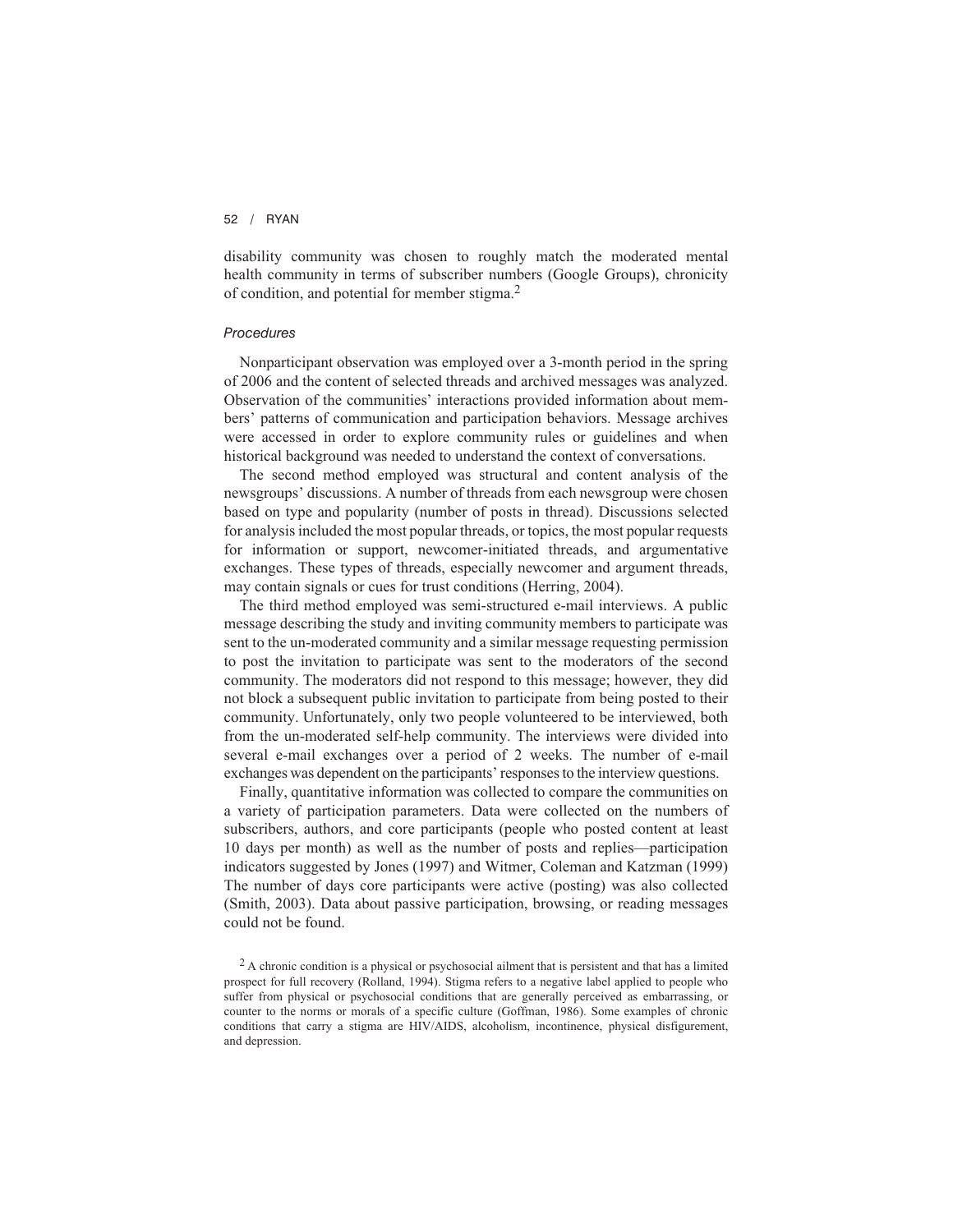#### TRUST AND PARTICIPATION IN ONLINE / 53

# *Ethics*

The necessity of obtaining informed consent for nonparticipant observation of online communities and for analysis of message content remains a contested area in Internet research ethics (Kraut, Olsen, Banaji, Bruckman, Cohen, & Couper, 2004). However, there appears to be some agreement that informed consent may be waived for online communities that have public access, including public access to archived messages (Ess & AoIR Ethics Working Committee, 2002; Walther, 2002). This is especially true if there is a prominent disclaimer about the public nature of the online interaction and if the community has a more than 10 members. This is thought to hold true for most online communities, including self-help communities (Eysenbach, 2001).

The online communities that were observed were publicly accessible. The newsgroups also had disclaimers about the public nature of their interactions and did not have any posted research restrictions. In addition, the study inclusion criteria stipulated communities with a minimum of 40 members, which excluded very small online communities where participants might perceive their conversations as taking place in a private space (Eysenbach, 2001).

Privacy and confidentiality are also important issues when a study uses observation and content analysis of public online communities. Although the newsgroups met ethical criteria for being considered public forums, a decision was taken not to identify the two newsgroups, nor to quote from their discussions. Powerful search engines, such as Google, can be used to trace and identify participants and their newsgroup e-mail addresses by simply using a direct quote as a query. For that reason, the content of posts that were illustrative of the study's findings was paraphrased to protect the authors (Cousineau, Rancourt, & Green, 2006). Privacy and confidentiality are traditional safeguards in healthcare environments and it was felt that it would be disrespectful, if not potentially harmful, to provide information that could facilitate member identification.

Informed consent was employed for the e-mail interviews. The invitation to participate included a description of the study, what was being asked of the participants, and the risks, benefits, and measures that would be taken to protect participant privacy and confidentiality. Member participation data did not require informed consent. They were gathered from the Netscan Project, which collected data in the public domain. The study was deemed to be of minimal risk and received Ethics Review Board approval.

#### *Data Collection and Analysis*

Microsoft's Netscan Project and Google Groups were used to collect qualitative and quantitative data. The Netscan Project provided quantitative information such as the number of posts, the number of authors, and the number of days participants were active in the community. In addition to being used to select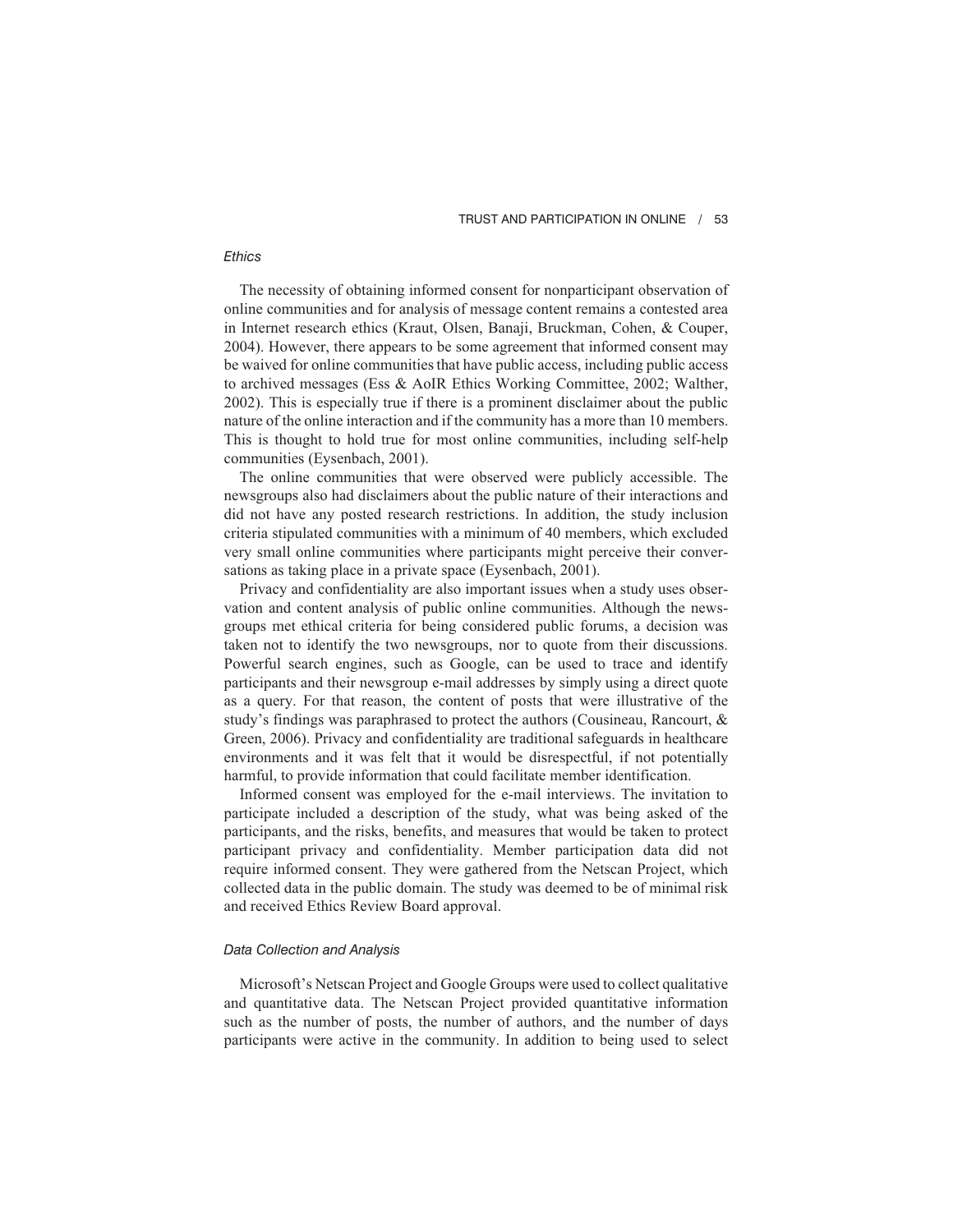communities, Google Groups were employed for the observation part of the study and to explore archived messages where warranted.

The study employed a computer-mediated discourse analysis framework to explore the communities' interactions. Computer-mediated discourse analysis explores context and content of social behavior in online discussions including, when necessary, an examination of the impact of medium or technical variables (Herring, 2001). The observations, the selected threads, including archived discussions, and the responses to the e-mail interviews were subjected to an ongoing analysis using theory from both the face-to-face and the online trust literatures. An initial categorization framework was based on the six conditions described by Kramer (1999) in his review of the trust literature.

The flow of interaction and the type and content of the newsgroup messages were examined paragraph-by-paragraph and assigned to categories. As other themes emerged from repeated readings of the data, they were added to the framework. Some behaviors and content of posts could be classified as belonging to multiple coding categories. NVivo 7, a qualitative software analysis tool, was used to simplify the coding process.

Quantitative data were analyzed using descriptive statistics, binomial tests, and independent samples *t*-tests conducted with SPSS 15.0 software. It should be noted that any results of the quantitative analysis are simply descriptive, as the sampling procedure in the selection of the newsgroups precludes generalization.

## **FINDINGS**

#### **Un-Moderated Self-Help Community**

Since ethical considerations prohibit identifying the condition shared by the members and thus naming the community, the following description is offered as a means of describing the general characteristics of the newsgroup. The un-moderated community was created to address the information and support needs of people living with a chronic physical condition. As yet, there is no known cause or cure for this condition; however, the autoimmune system is generally thought to be implicated in the disease process. Diagnosis can be difficult as presenting symptoms can mimic other conditions. This illness is not considered terminal; however, complications from the disease can be fatal if not treated promptly. Some people are affected minimally and lead relatively normal lives; others have difficulty with their day-to-day functioning and lead a proscribed lifestyle. The disease can affect a person's self-concept and body image and many people are embarrassed to talk about it.

The community was created around 1996 and is open to anyone suffering from this condition and their family members. It is regarded as a valuable resource by credible online medical information sites and observation suggests that participants come to the newsgroup from many countries including Canada,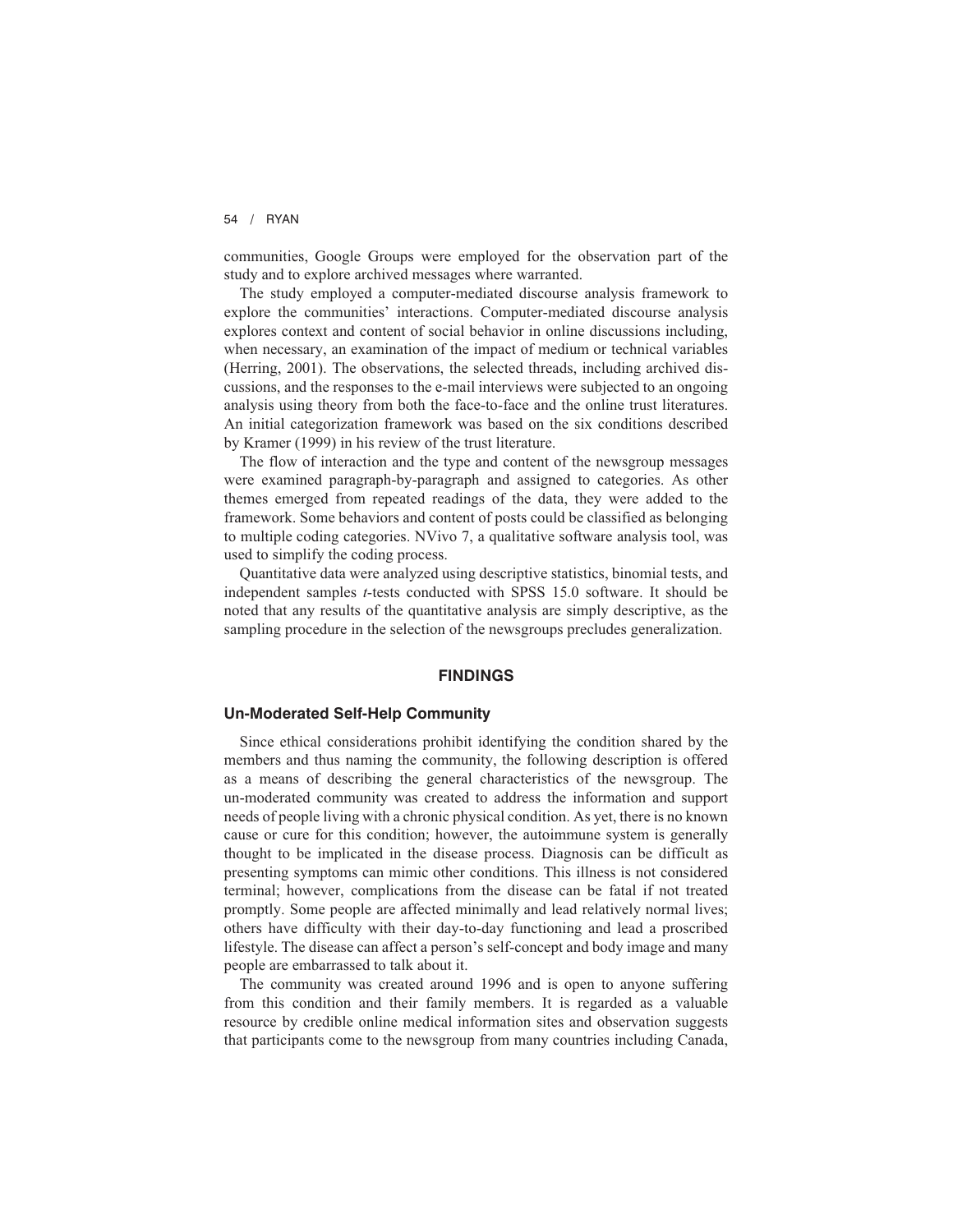the United States, the United Kingdom, Germany, Denmark, and Australia. The community experienced moderate to high posting activity from 1998 to 2003. However, since 2004, member posts have dropped dramatically (74%), with wide monthly fluctuations. For the 3 months of observation, the community generated 1418 messages in the first month, 564 messages in the second month, and 708 messages in the third.

Since Usenet newsgroups are public, any number of people can read messages, and since some people may employ a number of aliases, it is impossible to ascertain the actual number of people who frequent this community. Google groups, however, provided subscriber numbers and Microsoft's Netscan Project provided information on the number of authors that posted at least one message in a selected period. At the beginning of the study, the un-moderated community had 365 subscribers with 132 authors posting at least one message in the first month of observation, 102 in the second, and 125 in the third month.

The community had a group of core participants, defined as members who are active at least 10 days per month. There were 19 core participants in the first month and 9 such participants in each of the remaining months. These participants assumed a variety of community maintenance roles on an informal basis such as orienting newcomers, posting research news, providing information, and diffusing hostile discussions. In addition, the newsgroup had a couple of resident experts, long-time members who had considerable experience with the disease, and who contributed specific, more in-depth information.

Unfortunately, there were a number of disruptive individuals, trolls, who frequented the newsgroup. A troll is an online participant who posts messages, usually in un-moderated public forums, in order to disrupt discussions. The content of their posts are frequently controversial, in contradiction of community norms and offensive to the members. Trolls attempt to bait the newsgroup in order to highjack conversations and incite argument (Blanchard,  $2007$ ):<sup>3</sup>

All you people do is whine and complain. No wonder your family and your docs run away from you. Get some backbone, get a life. (T1)

Thanks for you kind words, Sheldon. Now shrivel up and die. (UH1)

Member participation fluctuated over the observation period, dropping steeply after the first 4 to 5 weeks. This decline coincided with an increase in the presence of at least four disruptive individuals and with an increase in threads characterized by aggression and hostility.

Both interviewees highlighted the presence of trolls as contributing to the risk of actively participating in the community. One interviewee described being

<sup>&</sup>lt;sup>3</sup> The notation following the quotes refers to a community member, a troll, or an interviewee. The un-moderated self-help community members are represented by the capital letters UH followed by a number; the moderated, by MH followed by a number, the trolls by T followed by a number, and the interviewees by UHa and UHb.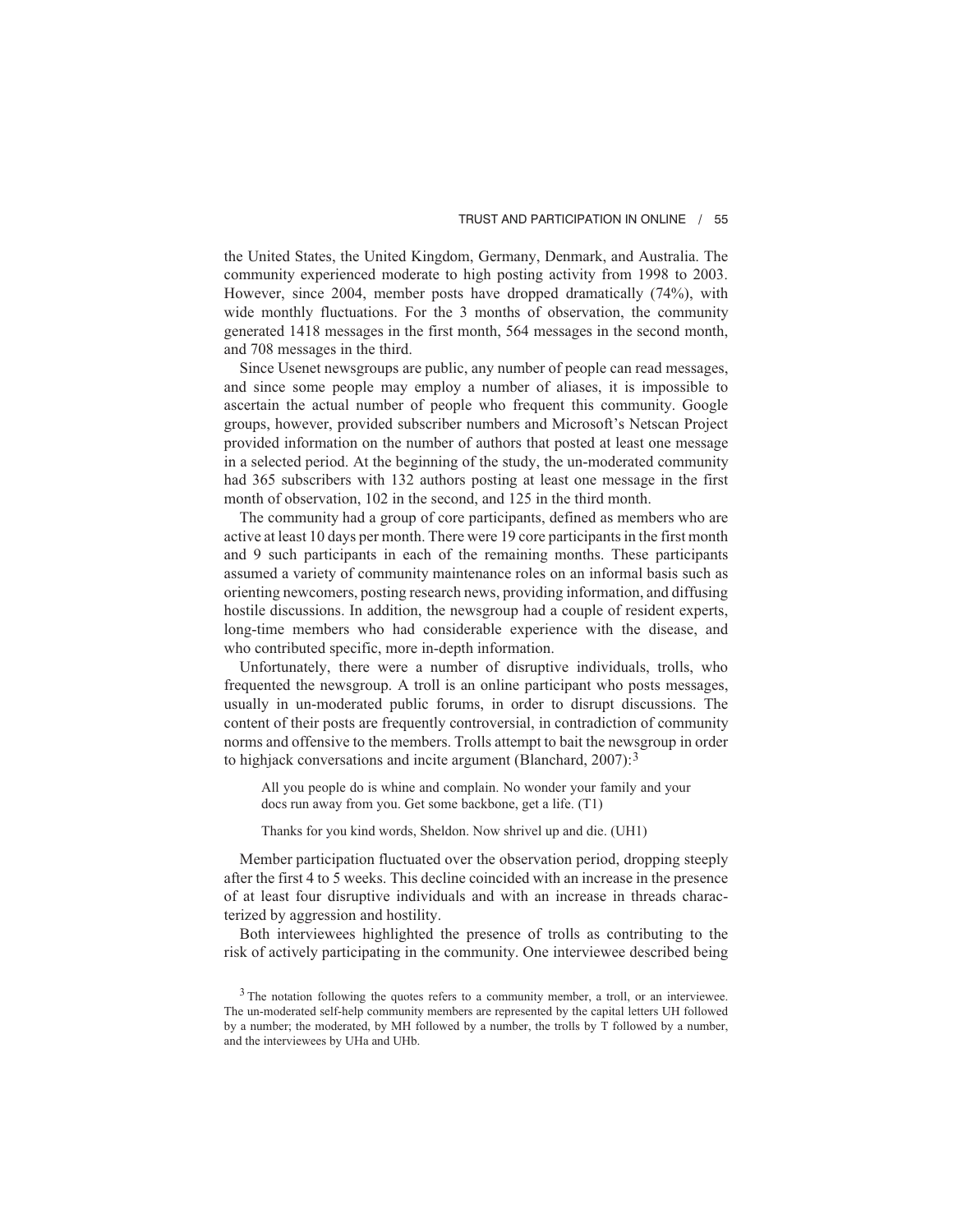attacked by a troll when first posting to the community and of being subjected to e-mail from this individual outside of the newsgroup. This interviewee remains careful about the information she shares and does not engage the trolls. Both interviewees felt that, in addition to being a risk for newcomers, the disruptive individuals sabotaged the community's constructive interactions and could potentially drive some members away.

The un-moderated community had created guidelines for acceptable and unacceptable behavior; however, participants could not enforce them. In addition, the guidelines were not prominent in the community's interactions. They were included in a Frequently Asked Questions (FAQ) message. A FAQ message is a document that describes the community's focus, its norms, and customs and often includes lists of resources for the particular condition that the members share. The un-moderated community's FAQ was posted at irregular intervals and rarely brought to the attention of new participants. Neither of the interviewees, both long-time community members, mentioned the guidelines when asked about rules for member participation.

The community, however, had developed some informal practices for moderating unwanted behavior. These practices included the development of FAQs about the community's trolls, documents describing the disruptive individuals past history, as well as information about how to block unwanted communication. In addition, some core members took on the role of orienting new people to the disruptive elements in the newsgroup by engaging the trolls in arguments that revealed their true agendas. As one of the interviewees reported:

The way it was done is some would post to thread and tell me what the person was about or even also tell that person off. I would get emails telling me that I was to ignore the disruptors and leave them for them to tend to for me. (I didn't know anything about filtering people back then.) The disruptor or troll would be taken care of by others in the group and I mostly stayed out of it. (UHa)

This core member activity can be seen as a form of informal moderation and may signal role-based trust as well as core member competence.

The community threads selected for more in-depth examination were chosen based on discussion type and amount of interaction. They consisted of the most popular general thread, the most popular request for information, and two threads initiated by newcomers. The most popular general thread during the observation period was a fragmented and hostile discussion that developed in response to a message that was posted to the newsgroup by one of the resident trolls. Core members responded to this message and identified its originator as a troll. They responded in an aggressive manner, criticizing the thread initiator not only for this post, but for past behavior as well.

In response to a participant's frustration with the discussion, core community members acknowledged that they were purposefully feeding the trolls. They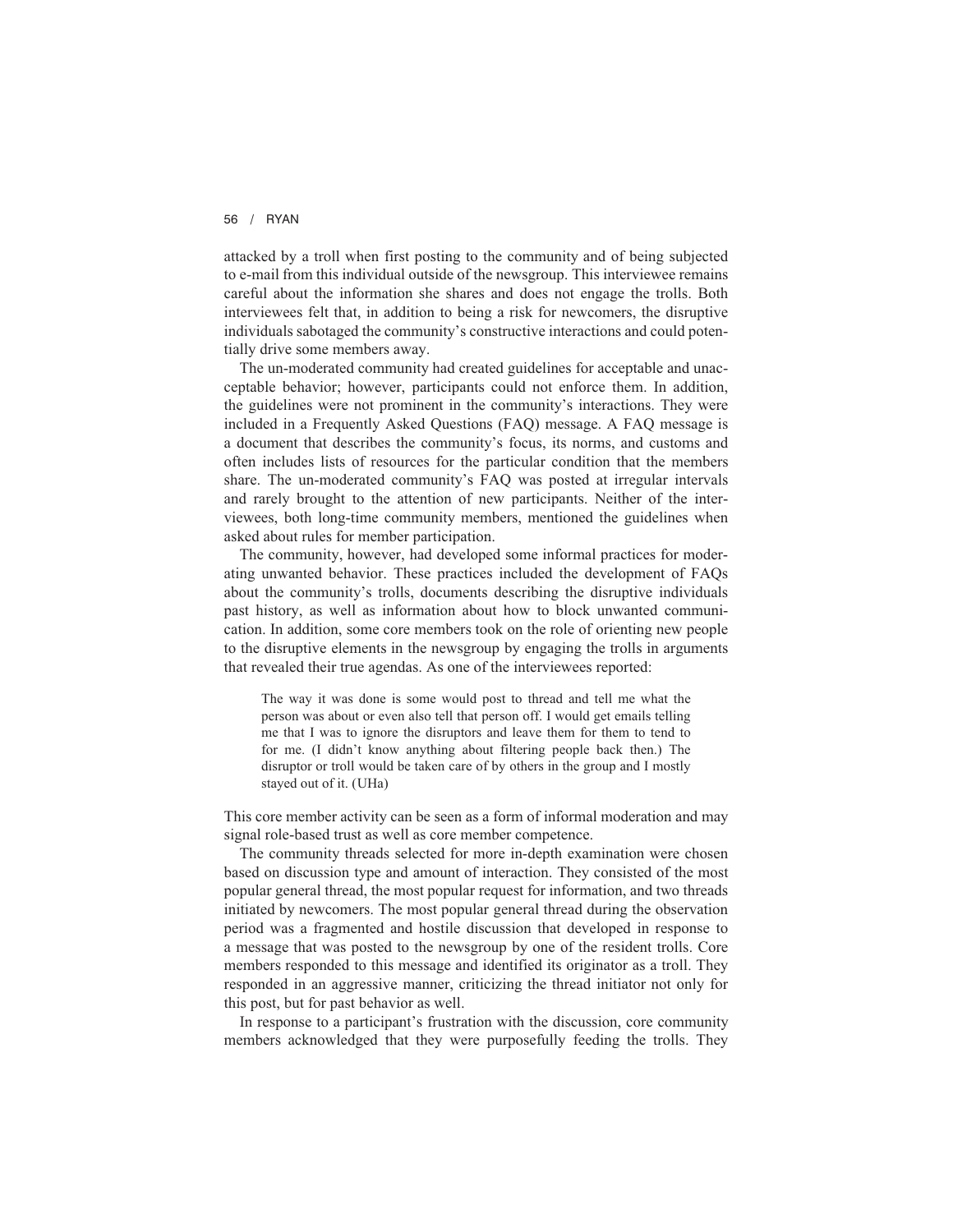expressed concern that newcomers and people desperate for a cure would follow the advice in the troll's message and potentially harm themselves. Core participants viewed the discussion as an opportunity to educate newcomers and people who passively participate in the community. One of the interviewees reported that this was a reason for the newsgroup's rejection of formal moderation:

[Moderation] would get rid of the commercial messages and the trolls but would also remove the opportunity to educate/warn other members about them. People get so desperate for a cure or at least a remission that they will try just about anything. I think that the general opinion in the group is against a moderator. (UHb)

Although some members attempted to divert the discussion to more productive ends or to interject a bit of humor, the overall tone of the most popular thread was argumentative and at times abusive. The interactions in this thread may be interpreted as informal moderation with the core members assuming moderator, harmonizer, and expert roles. Although this discussion provided some cues for rule- and role-based trust, it was questionable whether the aggressive tone of this thread would facilitate trust development or invite productive participation.

Requests for information made up the bulk of the discussion topics initiated during the observation period. The second most popular discussion topic was a request for information about alternative treatments. The community's resident experts responded to this request with advice and lists of reputable resources that could provide information on alternative treatment options. They also cautioned the poster about quacks and referred her to Quackwatch, the non-profit website that attempts to combat health-related fraud. By having knowledge of these resources, presenting them in a balanced manner, and by referring people to credible sites, the knowledgeable members supported their claims for expert status. The interaction around this request highlighted role-based trust.

Unfortunately, three trolls entered the conversation. This time, a community member posted an extensive FAQ about one of the disruptive individuals and identified the other trolls who frequent the newsgroup, describing their behavior. The FAQ, which contained information about the troll's history of behavior and interaction, provided cues for reputation and third-party trust, or, in this instance, distrust. A couple of posters reported that they participated less in this community because of the increasingly disruptive quality of the interactions. These participants expressed that the community was very important in their lives and that they regretted the direction it was now taking.

Both the interviewees expressed that they had benefited from being members of this community. One of the interviewees commented that although she was not as active as before, she would feel like she had lost a family member if the community were gone tomorrow. The other interviewee reported that he found the newsgroup useful as a source of information and fellowship. By being a member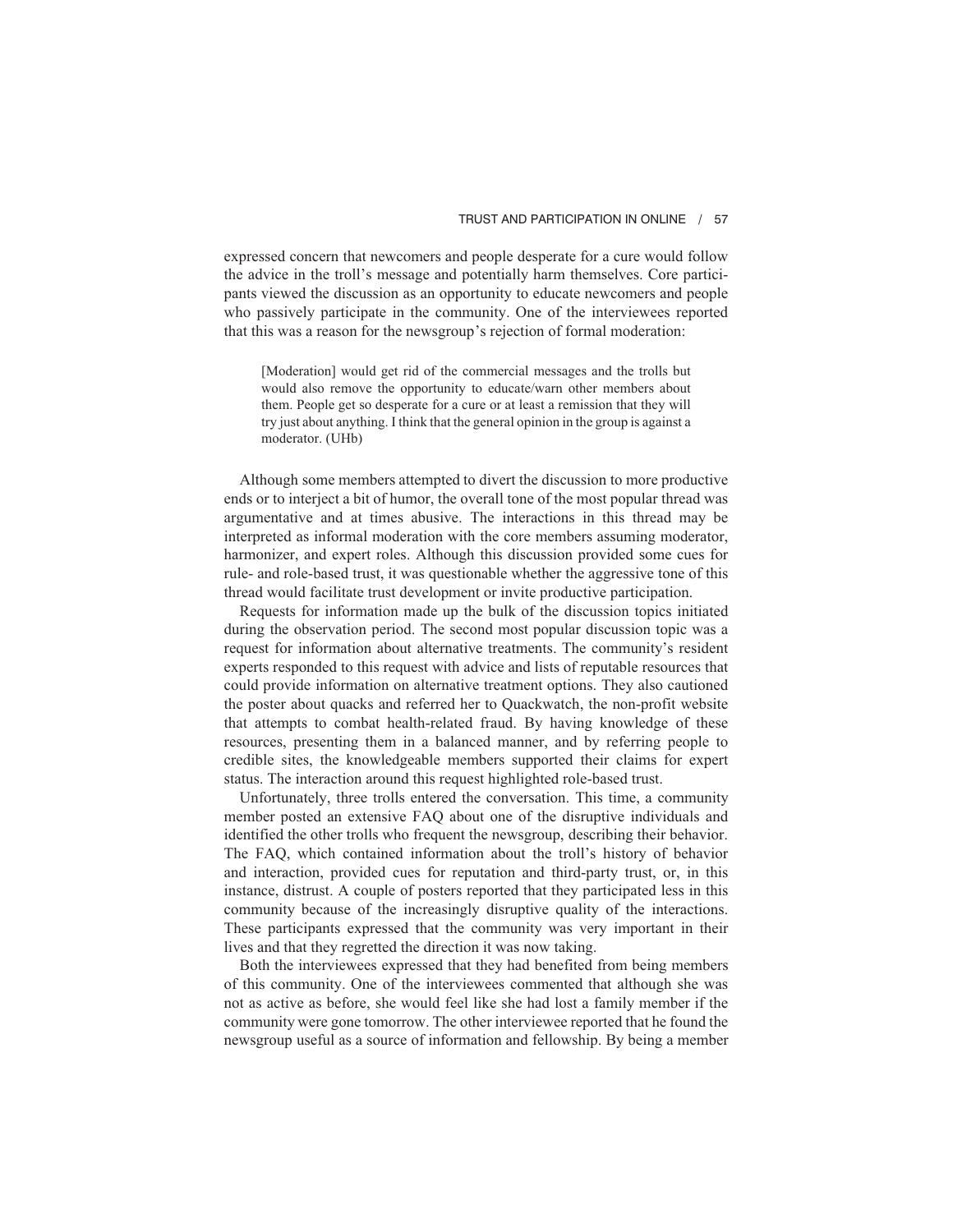of this community, he felt that he was not alone. Even taking into account the disruptive elements, he would recommend this community to others.

The newsgroup received, on average, one thread per week initiated by a newcomer to the community. Some newcomers introduced themselves and provided details about their illness, the tests that they had endured, and the various treatments that they had undergone. Others were more reticent about giving this type of detailed information and were treated with more suspicion by the newsgroup. One interviewee described this process as a form of moderation and suggested that this may be a way that the community assessed a new individual's trustworthiness.

In the first newcomer thread, the new participant provided a detailed description of his condition and asked specific questions about medication and treatment. By being detailed and specific, the newcomer attempted to portray himself as similar to others in the community and therefore worthy of their trust. The community was welcoming, supportive, and empathic, responding with details of their own experience with the disease. As people shared their trials with this condition, they expressed a sense of being in the same boat, of having similar life experiences. They also reassured the newcomer about the community:

Welcome John! This group has loads of information and people with tons of experience. Keep asking questions. We have all been there. We have some questionable people around, trolls, but we can manage them. They are not nearly as bad as some in other newsgroups. (UH6)

Thanks to all who answered my questions and no attacks, Wow! I am scared to open up to people about what I am going through . . . maybe this group can help. (UH27)

So sorry you have to be here. Don't be afraid to talk about anything, we know what it's like. (UH4)

Someone who admitted that they had been lurking in the background for quite some time posted the second newcomer thread. Core community members welcomed the person to a club in which no one wanted membership. Both of these threads highlight instances that signal identity-based trust.

## **Moderated Self-Help Community**

Again, to protect the identities of community members, the following is a brief description of the condition addressed by this moderated newsgroup. The moderated self-help community was created to provide support and information for people who suffer from a chronic psychiatric condition. The condition is a very common, chronic or recurrent psychosocial illness. There is no single cause for this condition; however, it is thought to be influenced by a combination of biological and individual circumstances. The condition can be somewhat difficult to diagnose and treat, as it may be concomitant with other physical and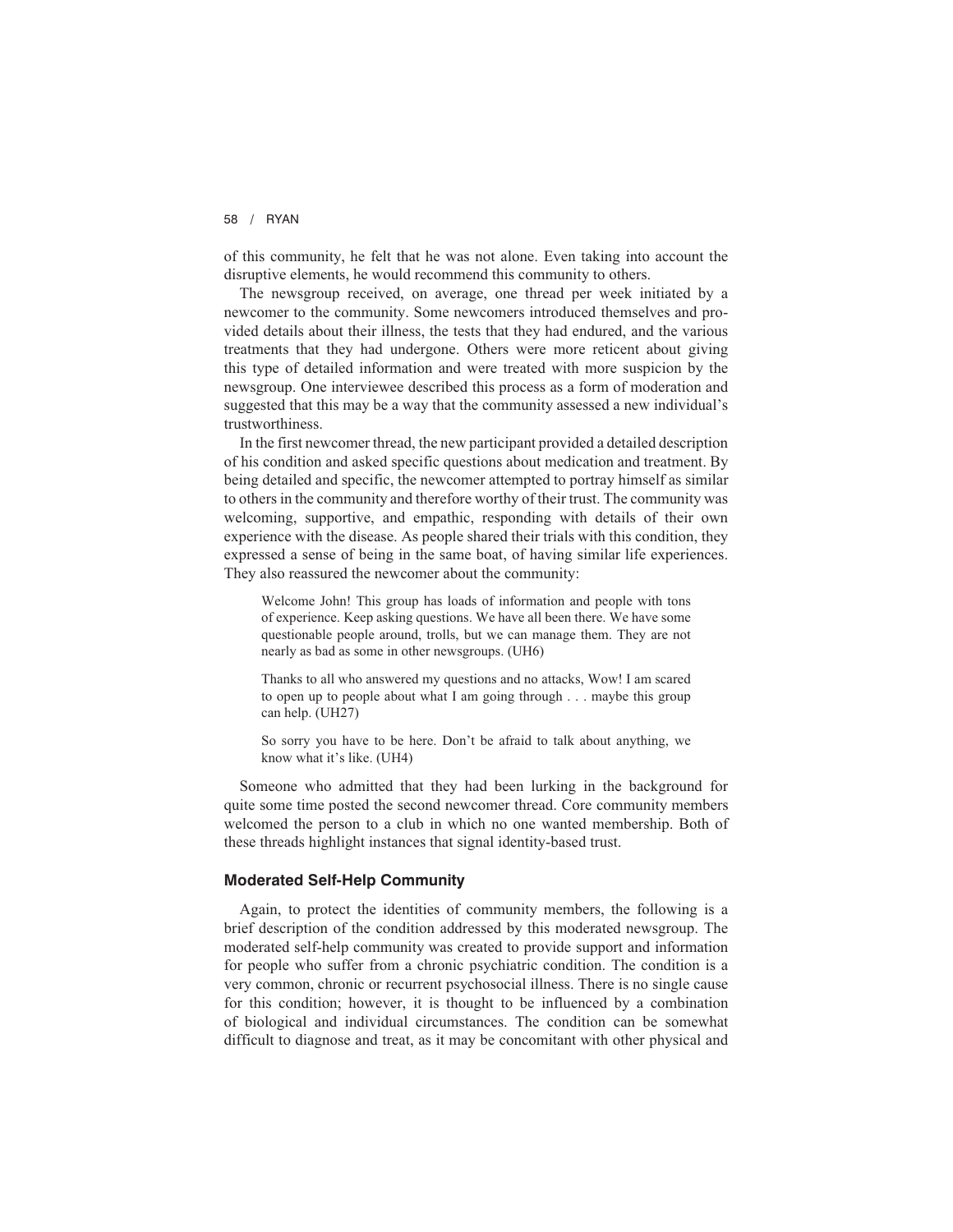psychosocial conditions. For some people, the manifestation of this illness is mild and easily treated; for others it results in significant distress that affects all areas of their lives. Since this is a mental health condition, many people are embarrassed and have difficulty talking about it.

The community was created about 5 years ago. The participants felt that in creating a moderated newsgroup, where they had some control over disruptive elements, they would be better able to provide a safe, supportive environment. The newsgroup quickly became very active and is regarded as a valuable resource by respected health care websites. Members of this community come from many countries, including the United States, Canada, the United Kingdom, Ireland, South Africa, and Australia.

The moderated community employed an automated moderator program that filters messages and accepts or rejects posts based on criteria developed by the community. The newsgroup does not allow verbal abuse, posts that question or undermine the community's understanding of their condition, and overly critical messages about the moderation process. Commercial advertisement and excessive or inappropriate cross posting are other behaviors that are not tolerated. Human moderators delete posts that break the community's rules and, if the author re-offends, they are added to the auto-reject list. The rules are posted to the newsgroup each week.

At the start of observation, the moderated community had 351 subscribers with 82 authors posting at least one message in the first month of observation, 93 in the second, and 89 in the third. The community was very active, with some fluctuation in the level of member interaction. For the 3 months of observation, the community generated 2125 in the first month, 2640 in the second, and 2533 messages in the third.

Similar to the un-moderated community in this study, this newsgroup had a core group of members that participated at least 10 days per month. There were 20 core participants in the first month, 25 in the second, and 21 in the third. Core members assumed specific community roles for extended periods; for example, at least two participants acted as moderators, one person took on the role of welcoming newcomers, and another posted the weekly and monthly FAQs. These individuals acted in a consistent manner, following what appeared to be an understood and negotiated community maintenance process. In addition, the community had recognized experts, some of whom were health professionals who also suffered from this condition. These health professionals, however, did not assume any community governance roles.

The newsgroup's charter makes a point of actively encouraging off-topic posts or general conversation type threads. Indeed, general discussions were the most popular threads each month. The community employs these discussion threads to build community. Members respond with personal anecdotes, humor, and, frequently, with intimate details of their struggles. These threads can last for days, sometimes months, and spawn other off-topic conversations. Members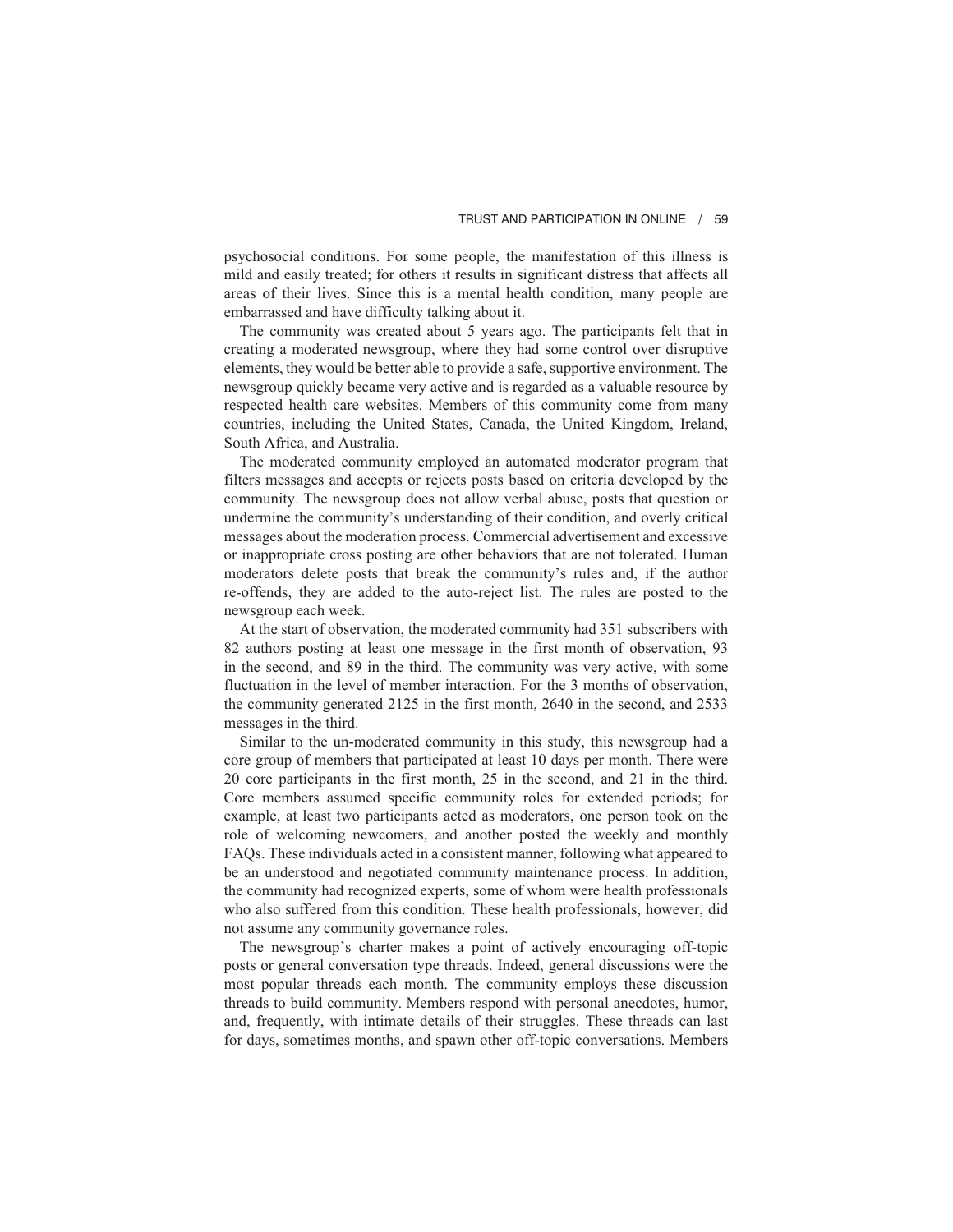are encouraged to communicate often, which provides them with opportunities to share many facets of themselves and their day-to-day lives.

The most popular thread was a conversation that explored members' thoughts and feelings about having a chronic psychiatric condition. Participants shared detailed descriptions of how this condition affected their lives and the lives of people close to them. They spoke of their fears, their feelings of loneliness, and their pessimism about any future improvement. By revealing so much intimate information about themselves, participants were engaging in and modeling trust behavior.

Do you ever feel like you did before this all started? (MH21)

No! Too much has happened. I can never be 'right' again and neither can my family and my friends. This disease has robbed me of my life and there is no turning back. Oh Boy. Really down today. Sorry if I rained on anyone's parade. (MH3)

Hugs (((((((((((MH3)))))))))))))) Not to worry, we all have days like that. I often feel like I have disappointed everyone that has come in contact with me, including the health care professionals. (MH15)

Yeah ...I told my Doc that I felt like I was wasting his time and maybe he should concentrate his resources on someone with a better chance of recovery. He fortunately disagreed with me. (MH21)

I try to hold onto my sense of humor. But I often feel like just giving up and crawling into my bed for the day or the week. Hugs to all. (MH21)

Although the tone of this thread was often raw and bleak, it exhibited a number of trust conditions. By sharing detailed information about personal experiences, members contributed to the community's development of history-based trust. Modeling trust behavior, also contributed to this condition of trust. It provided evidence of the newsgroup's supportive and non-judgmental culture and their acceptance of each other. By focusing on their shared feelings about this chronic condition, participants highlighted their similarities to each other, as well as their differences from the normal population. This reinforced the members' perception that they were alike and signaled identity-based trust.

Not surprisingly, since this newsgroup focuses on a chronic psychiatric condition, the next popular type of thread is requests for support. Requests for information, usually about medication or other types of treatments, do not normally generate lengthy discussions. The interactions are often limited to a few members and are frequently addressed to the community experts.

The next thread analyzed was a request for support from a member who was struggling to make some small change in her behavior. The community member outlined what she was going to do and the other participants, including the community experts, helped her to decide what would be the best approach for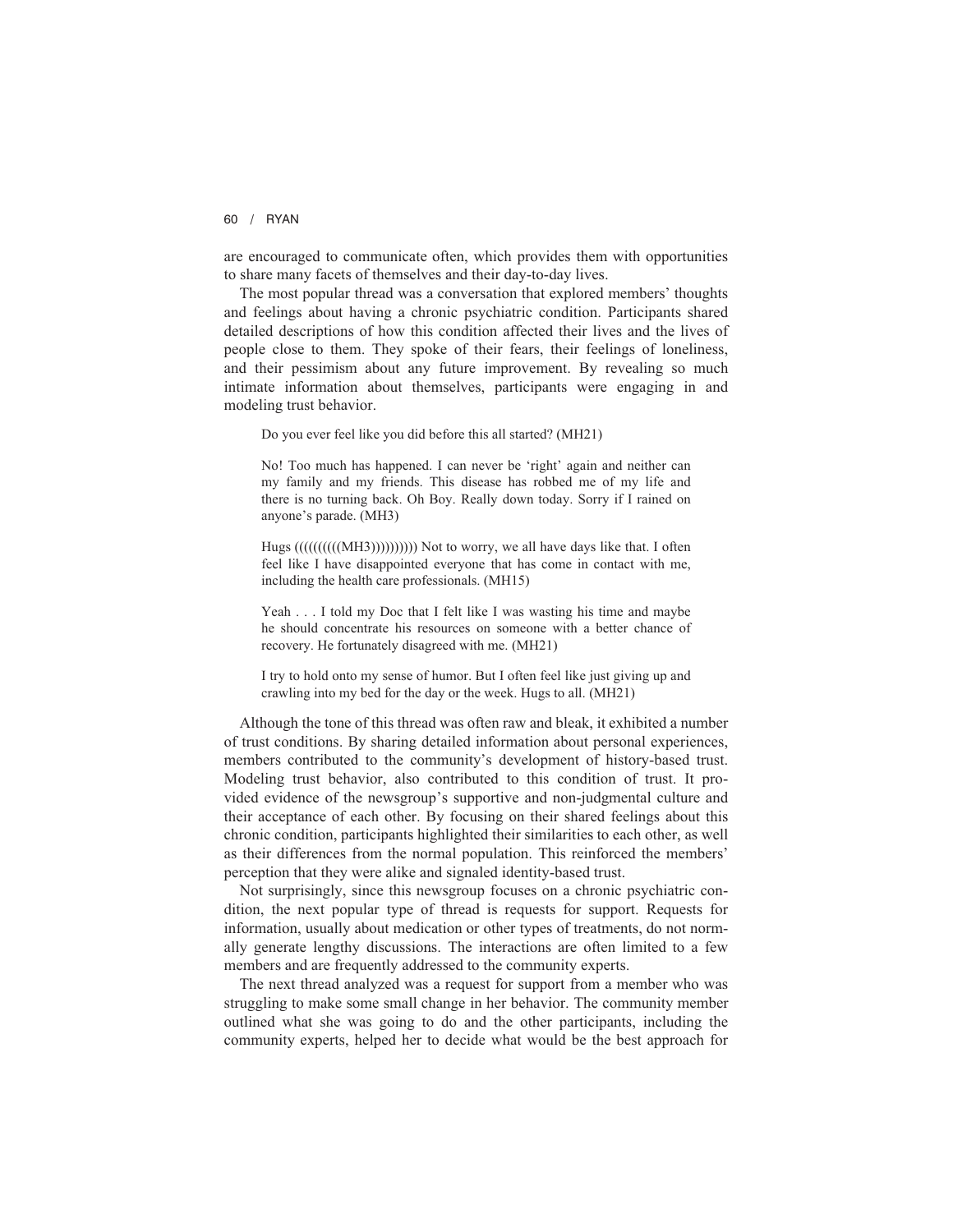her to take. The community was encouraging and expressed that they were there for her and that she was not alone:

Don't try to do it all at once. Break the xxx down into more manageable pieces and only try the first step or two if you want. (MH7)

Just planning it out is a step in the right direction. Don't force yourself. There are no heroes here. (MH12)

Whatever happens we care for you and we are always here. (MH7)

The participant then attempted the change and reported to community on the outcome:

Of course you're anxious. But you did just fine. You made it past the first hurdle and you only had a small setback when you tried to go even further. You can now concentrate on how to achieve the next step and we will help you. (MH7)

Bravo. I am really proud of you. And envious, don't know if I could do it. (MH6)

The messages in this conversation were uniformly positive, empathic, and accepting. The thread provided examples of identity and empathy-based trust and interactions with community experts provided cues for role-based trust.

There were less newcomer-initiated threads for information or support in the moderated community than in the un-moderated newsgroup. However, the community regularly posted FAQs and a variety of messages that provided information about the condition, including coping strategies, resources for financial assistance, and news of recent research. Monthly FAQs included a list of medications commonly prescribed, a list of professional and organizational resources, a bibliography with review articles, and a list of other self-help communities and websites devoted to this particular topic.

In both newcomer threads, the same core member took on the role of orienting the new participant to the community and to the resources available. The newcomers were referred to the community charter and were told about the regularly posted FAQs. Other core members, including resident experts, provided support and advice. For the new participants to this community, these threads signaled the consistency of rule- and role-based trust. One newcomer described the newsgroup as appearing to be a safe and secure place where people could bring their problems without fear of harassment.

Perhaps because of the moderation process, there were no obvious hostile or excessively argumentative threads. When differences of opinion arose, the participants treated each other with respect and agreed to disagree, which usually ended the discussion. Of course, participants may have taken their disagreements out of the community environment into personal e-mail to avoid being added to the auto-reject list.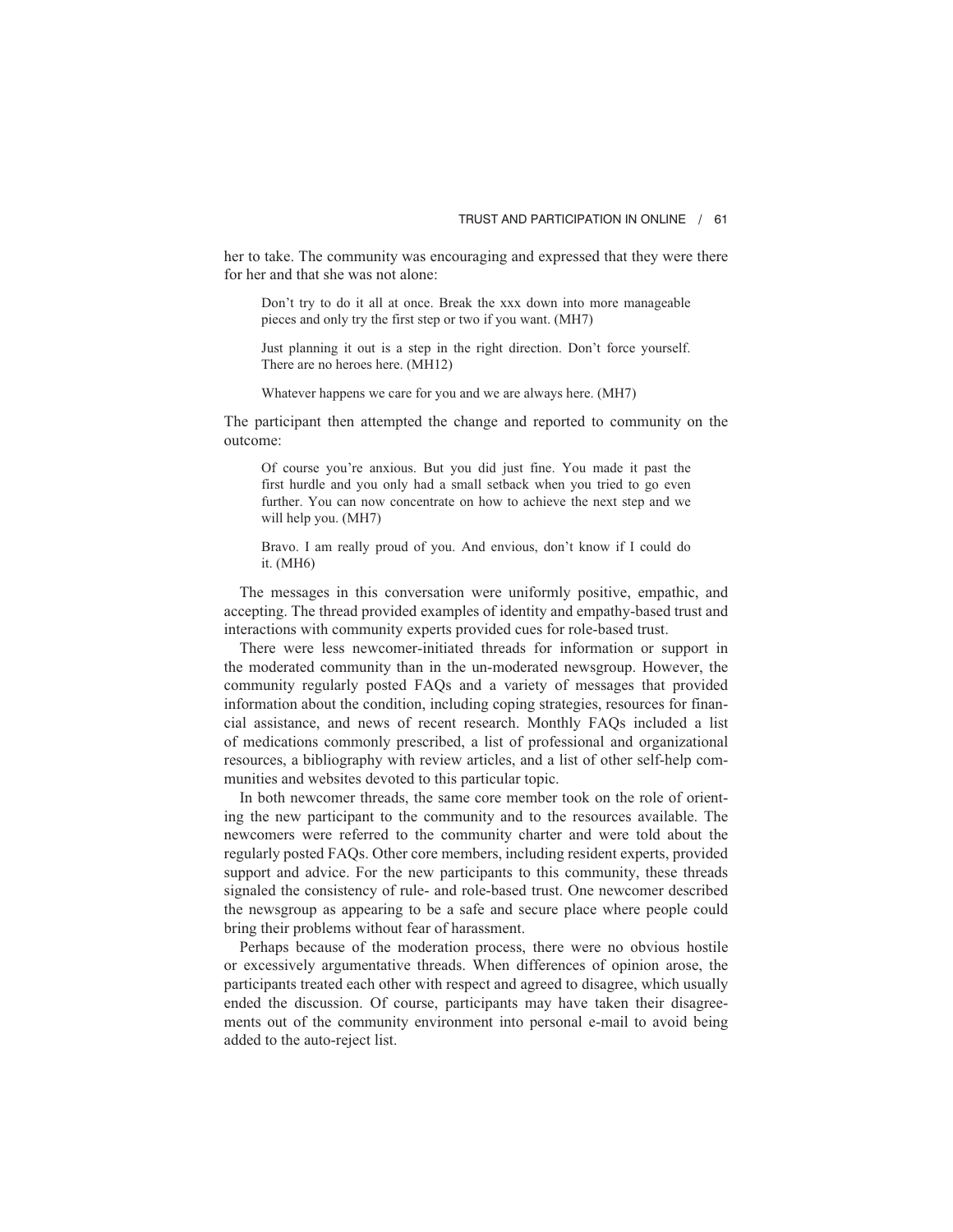## **Participation**

In order to compare the participation patterns of the two communities, the study collected data on the number of subscribers, authors, people posting messages, and core participants. It should be noted that trolls were very active in the first 4 to 5 weeks of the un-moderated community observation. Participation declined in that community in the second month of the study.4

There was no significant difference between the numbers of subscribers in the two newsgroups. A *z* approximation test indicated an observed proportion of .51 for the un-moderated community and .49 for the moderated community did not differ significantly from the hypothesized value of .50, two-tailed,  $p = .60$ . However, the number of authors posting at least once to the un-moderated community (359) was significantly more than the number in the moderated community (264),  $p = 0.01$ . The number of core participants in the un-moderated community (37), however, was significantly less than in the moderated community (66),  $p = .006$ . In other words, the un-moderated community had more one-time posters than the moderated community, which had significantly more core members participating during the observation period.

The study also collected data on interaction parameters. The parameters included the numbers of posts and replies, indicators suggested by Jones (1997) and Witmer, Coleman, and Katzman (1999), as well as the number of days core participants were active (Turner, Smith, Fisher, & Welser, 2005). Independentsamples *t*-tests were conducted to evaluate whether there were significant differences in these parameters between the core participants in the un-moderated community and the moderated community. Since the Levene's test for equality of variance was significant for posts and replies, the *t*-tests for unequal variances were used in the analysis of these two parameters. The Levene's test for equality of variance was not significant for days active; therefore, the *t*-test for equal variance assumed was employed in the analysis of this parameter.

The results indicate that during the observation period the mean number of posts, replies, and participant days active were all significantly less for the un-moderated community ( $N = 37$ ) than for the moderated community ( $N = 66$ ). The mean number of posts for the un-moderated community  $(M = 43.95,$  $SD = 24.84$  compared to the moderated community ( $M = 94.38$ ,  $SD = 81.03$ ) resulted in  $t(84.33) = -4.68$ ,  $p < .000$  (2-tailed). The mean number of replies for the un-moderated community ( $M = 40.65$ ,  $SD = 25.03$ ) versus the moderated community ( $M = 86.73$ ,  $SD = 73.95$ ) resulted in  $t(87.67) = -4.61$ ,  $p < .000$ (2-tailed). The mean number of core participant days active for the un-moderated community  $(M = 16.24, SD = 4.73)$  compared to the moderated community  $(M = 19.44, SD = 5.95)$  resulted in  $t(89.30) = -2.99, p < .005$  (2-tailed).

<sup>4</sup> For a more complete discussion of the analysis and results of the comparison of participation between the two newsgroups, please see Ryan (2009).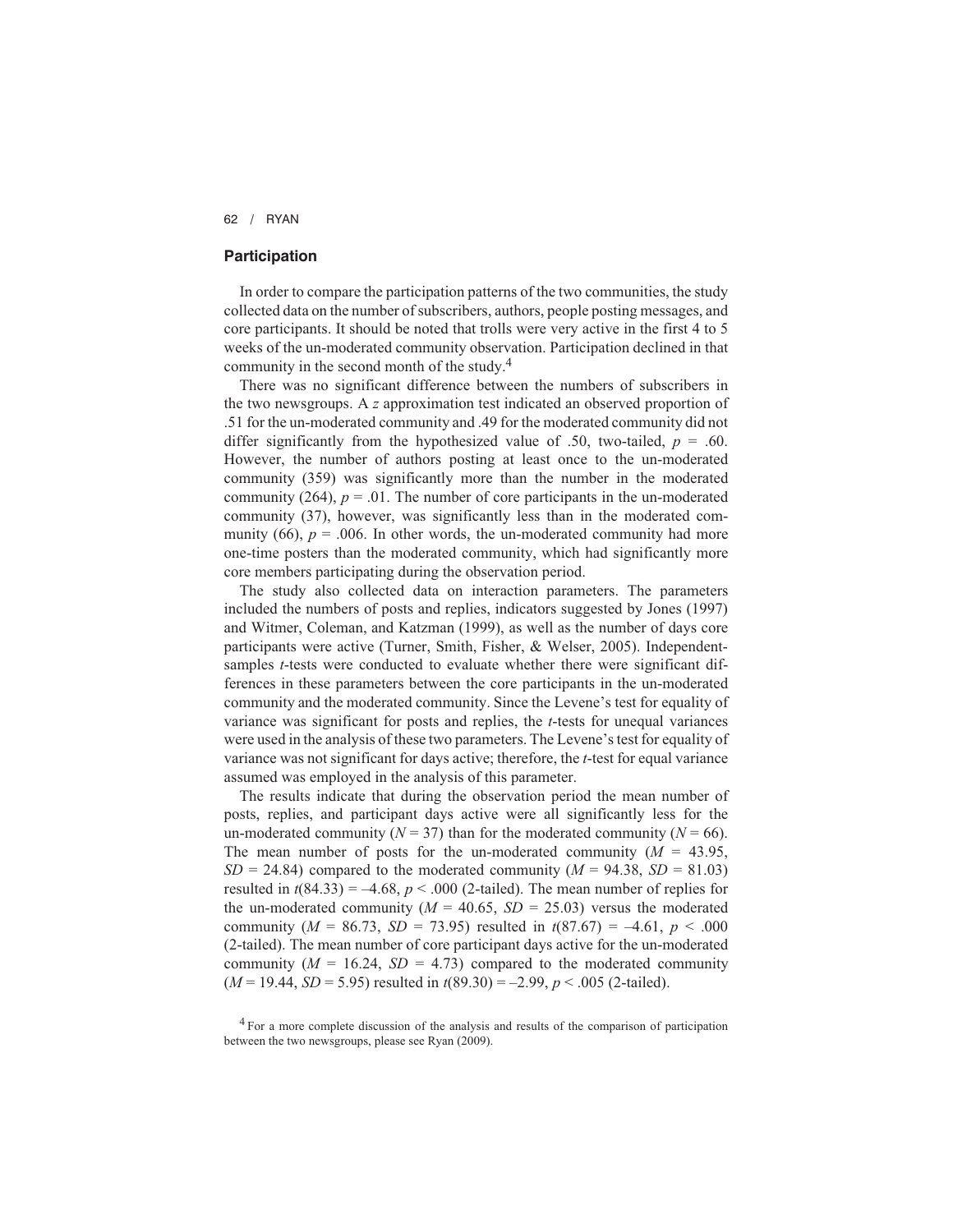Since there was a steep decline in participation in the un-moderated newsgroup in the second month of the study, the interaction parameters of the two communities for the first month were analyzed separately. In the first month, the results indicate that the number of posts and replies showed little significant difference,  $p < .04$  (2-tailed) and  $p < .05$  (2-tailed), between the un-moderated community  $(N = 19)$  and the moderated community  $(N = 20)$  and the core participant days active were not significant,  $p = .14$  (2-tailed). The results of the analysis of the participation parameters in the next 2 months showed significant differences between the two communities with the un-moderated community exhibiting fewer posts, replies, and core participant days active. It appears that the active presence of trolls may have had an effect on the un-moderated community's member participation in the subsequent 2 months.

#### **DISCUSSION**

The study examined the trust conditions in two Usenet self-help communities and explored the potential relationship of these conditions to member participation. Both communities were created for a similar purpose, to provide informative and supportive discussion forums for people suffering from debilitating conditions. The two afflictions were chronic in nature, not straightforward in terms of diagnosis or treatment, compromised the participants' daily functioning, and carried some amount of stigma. Both communities had a core group of participants, including resident experts, who carried the bulk of conversation and who assumed community maintenance roles. The communities were recognized as valuable resources by respected health information sites, signalling third party trust (Stewart, 2006). The obvious difference between the two newsgroups was the presence of a formal moderation process in one community, which prevented the disruptive behavior experienced by the second community. The un-moderated community was plagued by the presence of at least four disruptive individuals. Trolls are detrimental to trust and to relationship development as they trade in deception (Donath, 1999). The moderated community chose to employ an enforceable system of moderation, which is a highly visible cue for rule-based trust and is an example of "trust through security" (Nissenbaum, 2001, p. 103).

Although the choice of formal moderation is the obvious difference between the two newsgroups, the way that the two communities employed and emphasized other trust conditions contributed to each communities' quality and pattern of participation. The un-moderated community employed informal rule- and rolebased trust, identity-based trust and, through the employment of troll FAQs, reputation-based trust. Empathic and supportive messages were evident among the core participants. Unfortunately, challenging the trolls and other suspicious people resulted in unproductive discussions that were frequently hostile in tone. Hostile exchanges discourage self-disclosure, the exchange of information, and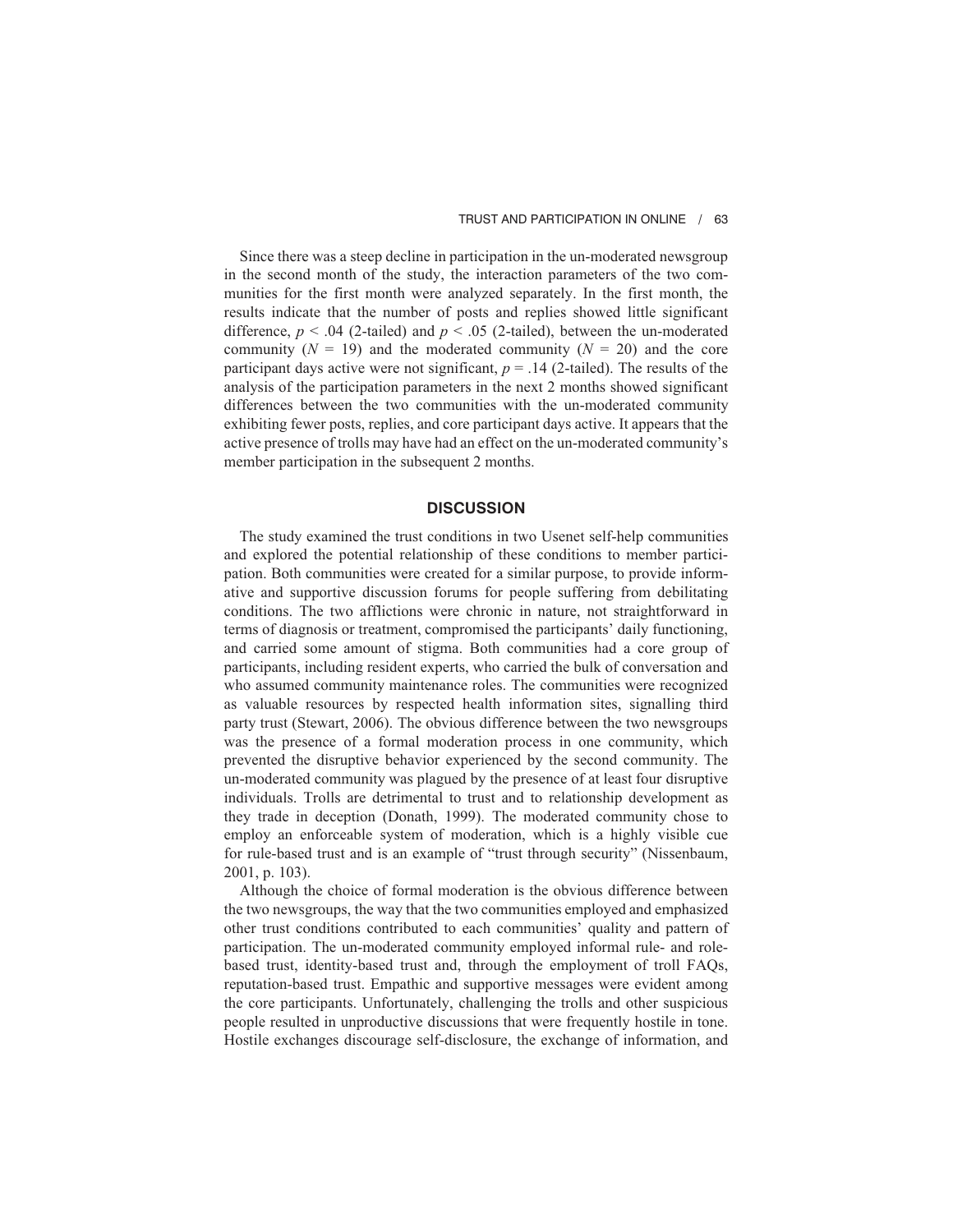may drive newcomers and other participants away (Coulson, 2005; Preece & Ghozati, 2001). Online communities that exhibit this type of behavior have been associated with decreased trust and emotional support (Maloney-Krichmar & Preece, 2005; Wright, 2002).

Although formal moderation appeared to be a powerful trust condition, it was not the only trust condition employed by the second community. An important facilitator of interaction in this newsgroup was the weekly-posted guideline that actively encouraged frequent general or off-topic discussion. The general discussions in this community not only provided detailed information about the members, cues for history-based trust, the off-topic threads also supported frequent social communication. In addition, members assumed responsibility for specific community roles and acted consistently in carrying out these responsibilities. This consistent communication pattern and the frequency of interaction have been reported to enhance initial trust formation in online environments (Jarvenpaa & Leidner, 1998b). The combination of moderation, community guidelines for participation, and consistent role behavior built institutional trust (rule- and role-based trust), which reduces uncertainty in interdependent relationships (McKnight et al., 1998).

Identity-based trust and empathic communication were also prominent in the moderated community. Participants frequently discussed their differences from the normal population and the experiences that they shared, reinforcing the community's social identity. The overall tone of this community was positive, empathic, and accepting of the individual member's beliefs and behavior. The employment of all these trust conditions contributed to an environment where people felt that they could take risks and thereby engage in trusting behavior. Table 2 summarizes the comparison of the two newsgroups.

The examination of the two newsgroups revealed differences in the pattern and the amount of member participation patterns. The most popular discussion threads in the un-moderated community were information seeking, followed by general discussion. In the moderated community, the most frequent discussions were general topic interactions, followed by threads that sought or provided support. Discussions in the un-moderated community were hostile and augmentative when trolls were present. Argumentative discussion was absent in the moderated community. Results of binomial tests to compare participation patterns indicated that the un-moderated community had more one-post authors or, as described by Putnam, "drive by relationships" (Putnam, 2000, p. 177). The moderated community had significantly more core members participating with little fluctuation in the amount of interaction.

Independent samples *t*-tests for number of posts, replies, and active coreparticipant days indicated that the moderated community had significantly more participation than the un-moderated community during the observation period.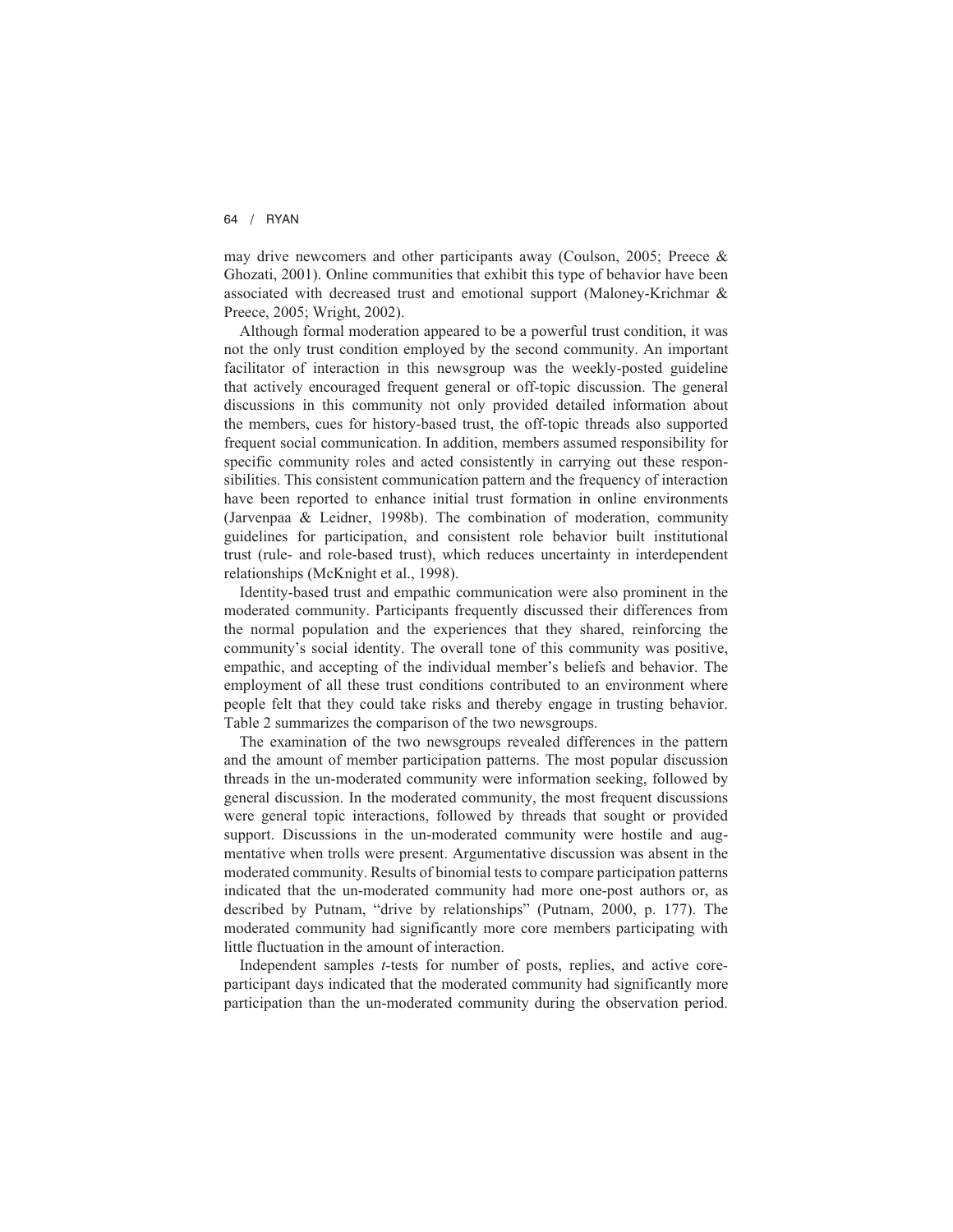# TRUST AND PARTICIPATION IN ONLINE / 65

|                          | וט טווטווט                                                                                                |                                                                                                                  |  |  |
|--------------------------|-----------------------------------------------------------------------------------------------------------|------------------------------------------------------------------------------------------------------------------|--|--|
|                          | Un-moderated community                                                                                    | Moderated community                                                                                              |  |  |
| Condition                | Chronic, physical condition,<br>difficult to diagnose and<br>treat, compromised lifestyle,<br>some stigma | Chronic, mental health condi-<br>tion, difficult to diagnose and<br>treat, compromised lifestyle,<br>some stigma |  |  |
| Purpose                  | Information and support                                                                                   | Information and support                                                                                          |  |  |
| Reputation               | Recognized by credible<br>medical sites                                                                   | Recognized by credible<br>medical sites                                                                          |  |  |
| Moderation               | No                                                                                                        | Yes                                                                                                              |  |  |
| Trolls                   | At least four                                                                                             | None                                                                                                             |  |  |
| History-based<br>trust   | Limited, archived interactions,<br>troll FAQs                                                             | Frequent self-disclosure of<br>personal and everyday<br>information                                              |  |  |
| Rule-based<br>trust      | Informal guidelines, posted<br>infrequently, no sanctions                                                 | Formal enforceable rules,<br>posted weekly                                                                       |  |  |
| Role-based<br>trust      | Informal assumption of roles<br>by core participants                                                      | Formal consistent assumption<br>of roles                                                                         |  |  |
| Category-<br>based trust | Frequent reference to the<br>uniqueness of the<br>community                                               | Frequent reference to the<br>uniqueness of the community                                                         |  |  |
| Third-party<br>trust     | FAQs about known trolls                                                                                   | None evident                                                                                                     |  |  |
| Social<br>interaction    | Limited, among core<br>members                                                                            | Daily, supported by community<br>charter                                                                         |  |  |
| Tone                     | Frequently hostile and<br>aggressive                                                                      | Consistently positive, no<br>arguments                                                                           |  |  |

Table 2. Comparison of Community Characteristics and Conditions of Trust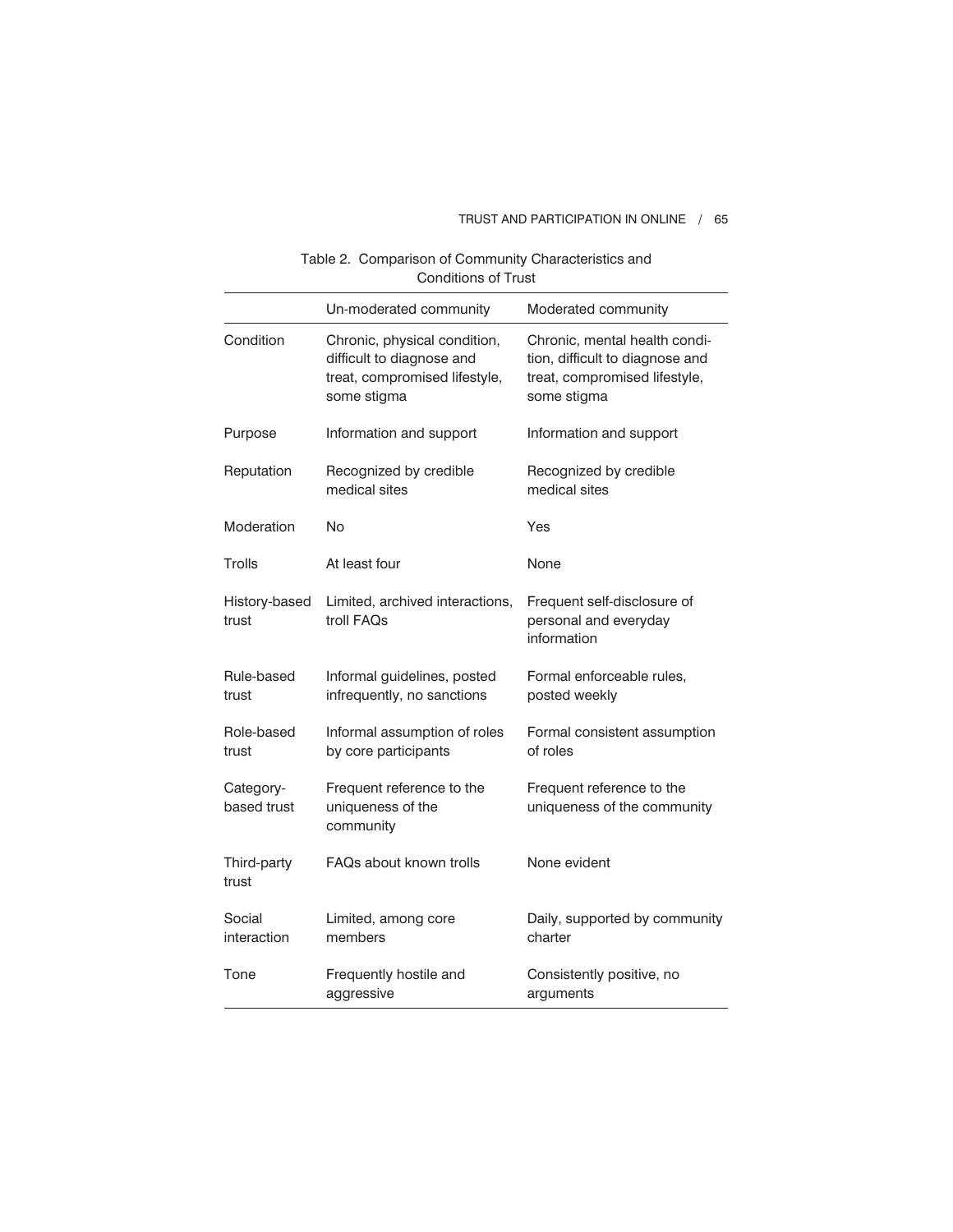The un-moderated newsgroup experienced an increase in disruptive behavior, coinciding with an increase in the presence of trolls primarily in the first month of the study. There was a sharp decrease in the number of core participants, number of posts and replies, and the number of days active in the following two months. The moderated newsgroup did not show such variation, perhaps as a result of having an enforceable moderation process, guidelines for consistent and frequent communication, and empathic almost exclusively supportive interactions patterns, which facilitate strong community identification (Brewer, 1999).

The study has a number of limitations that require the results to be interpreted with caution, the foremost being that the study was not based on a random sample. Random sampling is problematic in Internet research. There are unknown numbers of online self-help communities and identifying members of these communities is difficult. The research employed criterion sampling in an attempt to address this issue; however, this type of sampling does not allow the results to be generalized to other online self-help communities outside of the study.

Although this study employed a combination of methods, the lack of interview volunteers from the moderated community and the very limited numbers of interviewees from the un-moderated community make it difficult to verify the research results. In addition, only one person, the author, carried out the coding of behavior and text and the reliability of the coding was not tested. Finally, context is an important component in the initial development trust. The two newsgroups studied had similarities; however, their respective chronic conditions and the risks and interdependencies associated with their maladies could conceivably have an effect on how trust evolves in these communities (Mechanic & Meyer, 2000).

This study is a preliminary step in investigating how trust conditions may affect participation in online self-help communities. This study focused on self-help communities in Usenet, one of many online community environments that can be employed to create an online self-help community. Usenet was selected because its contentious culture may have more salience for studying trust. However, Usenet is not as popular as it once was and trust and participation research would be warranted in other online community environments such as those developed by Yahoo, Microsoft, etc. Some of the topics to explore are similar to the ones examined in this research; for example, differences in moderated and un-moderated communities and differences in emphasis on trust conditions and participant's perception of risks involved in participation. A comparison between the different types of online community environments in terms of the trust and participation needs of self-help communities could potentially provide nuanced theory about context and online trust formation. It could also provide practical information and guidance for online self-help communities.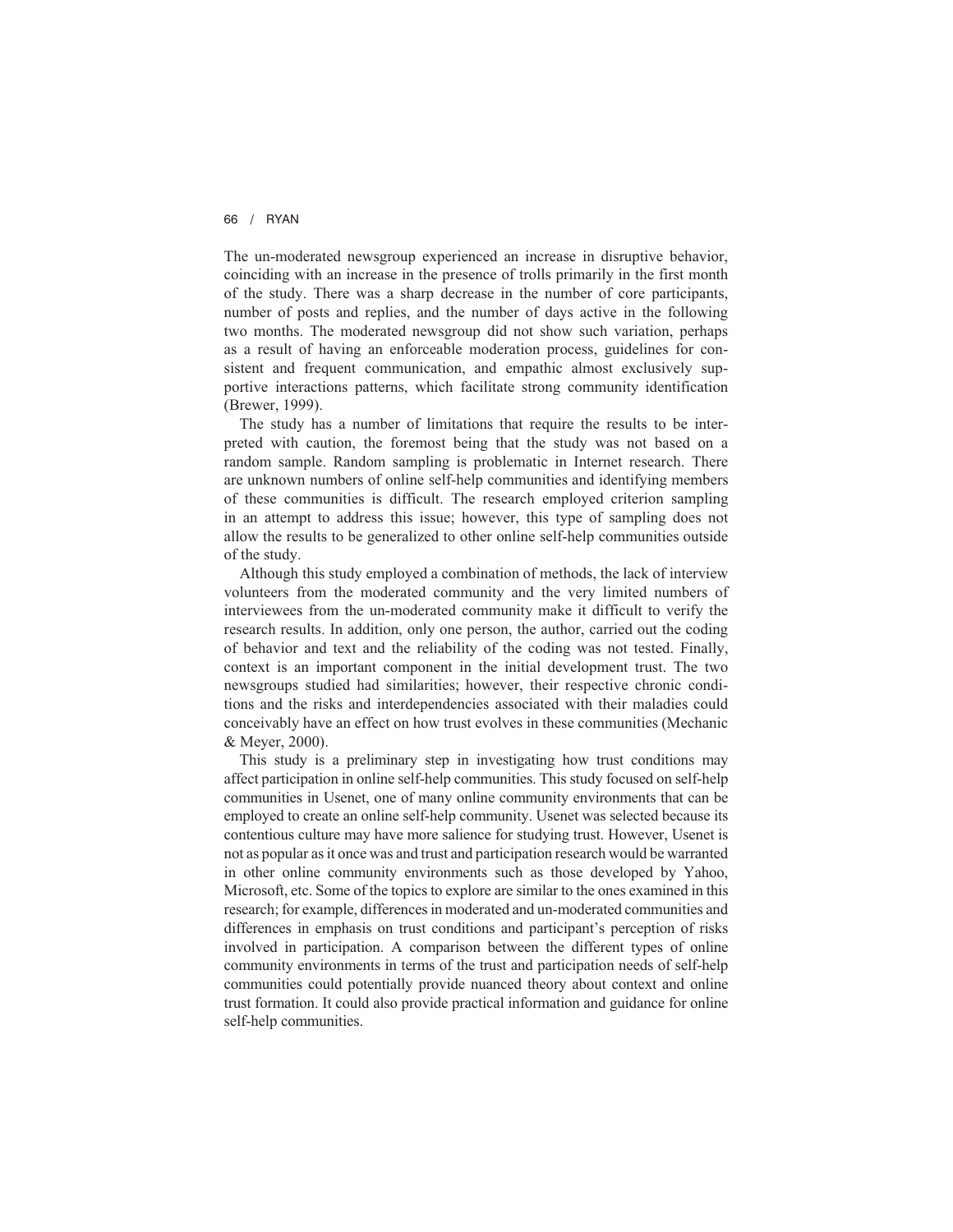The research presented here is one of the first studies to examine the relationship between trust conditions and participation in online self-help communities (Parr & Davidson, 2008; Radin, 2006)). As the delivery of healthcare becomes rationalized and as patient services become less available, online self-help communities will become frontline information and support resources, making research on trust development and participation in these communities a vital field of inquiry.

### **ACKNOWLEDGMENTS**

The author would like to thank Professor Jack Quarter, Professor Emerita Thomasina Borkman, and the anonymous reviewers for their support and constructive feedback.

#### **REFERENCES**

- A. A. (2008). A brief guide to Alcoholics Anonymous. Retrieved January 12, 2008, from http://www.aa.org/en\_pdfs/p-42\_abriefguidetoaa.pdf
- Andrews, D., Nonnecke, B., & Preece, J. (2003). Electronic survey methodology: A case study in reaching hard-to-involve Internet users. *International Journal of Human-Computer Interaction, 16*(2), 185-210.
- Arguello, J., Butler, B., Joyce, E., Kraut, R., Ling, K. S., Rosé, C., et al. (2006, April 22-28). *Talk to me: Foundations for successful individual-group interactions in online communities.* Paper presented at the CHI 2006 Montréal, Québec, Canada.
- Axelrod, R. M. (1984). *The evolution of cooperation.* New York: Basic Books.
- Barak, A., Boniel-Nissim, M., & Suler, J. (2008). Fostering empowerment in online support groups. *Computers in Human Behavior, 24*(5), 1867-1883.
- Bargh, J. A., & McKenna, K. Y. A. (2004). The Internet and social life. *Annual Review of Psychology, 55,* 573-590.
- Blanchard, A. L. (2007). Definition, antecedents and outcomes of successful virtual communities. In N. Kock (Ed.), *Encyclopedia of e-collaboration* (pp. 126-132). Hershey, PA: Information Science Reference.
- Boase, J., Horrigan, J., Wellman, B., & Rainie, L. (2006). *The strength of Internet ties.* PEW Internet and American Life Project. Retrieved July 13, 2007, from http://www.pewinternet.org/pdfs/PIP\_Internet\_ties.pdf
- Boon, S. D., & Holmes, J. G. (1991). The dynamics of interpersonal trust: Resolving uncertainty in the face of risk. In R. A. Hinde & J. Groebel (Eds.), *Cooperation and prosocial behavior* (pp. 167-182). New York: Cambridge University Press.
- Borkman, T. (1999). *Understanding self-help/mutual aid: Experiential learning in the commons.* New Brunswick, NJ: Rutgers University Press.
- Brewer, M. B. (1996). In-group favoritism: The subtle side of intergroup discrimination. In D. M. Messick & A. Tenbrunsel (Eds.), *Codes of conduct: Behavioral research and business ethics* (pp. 160-171). New York: Russell Sage.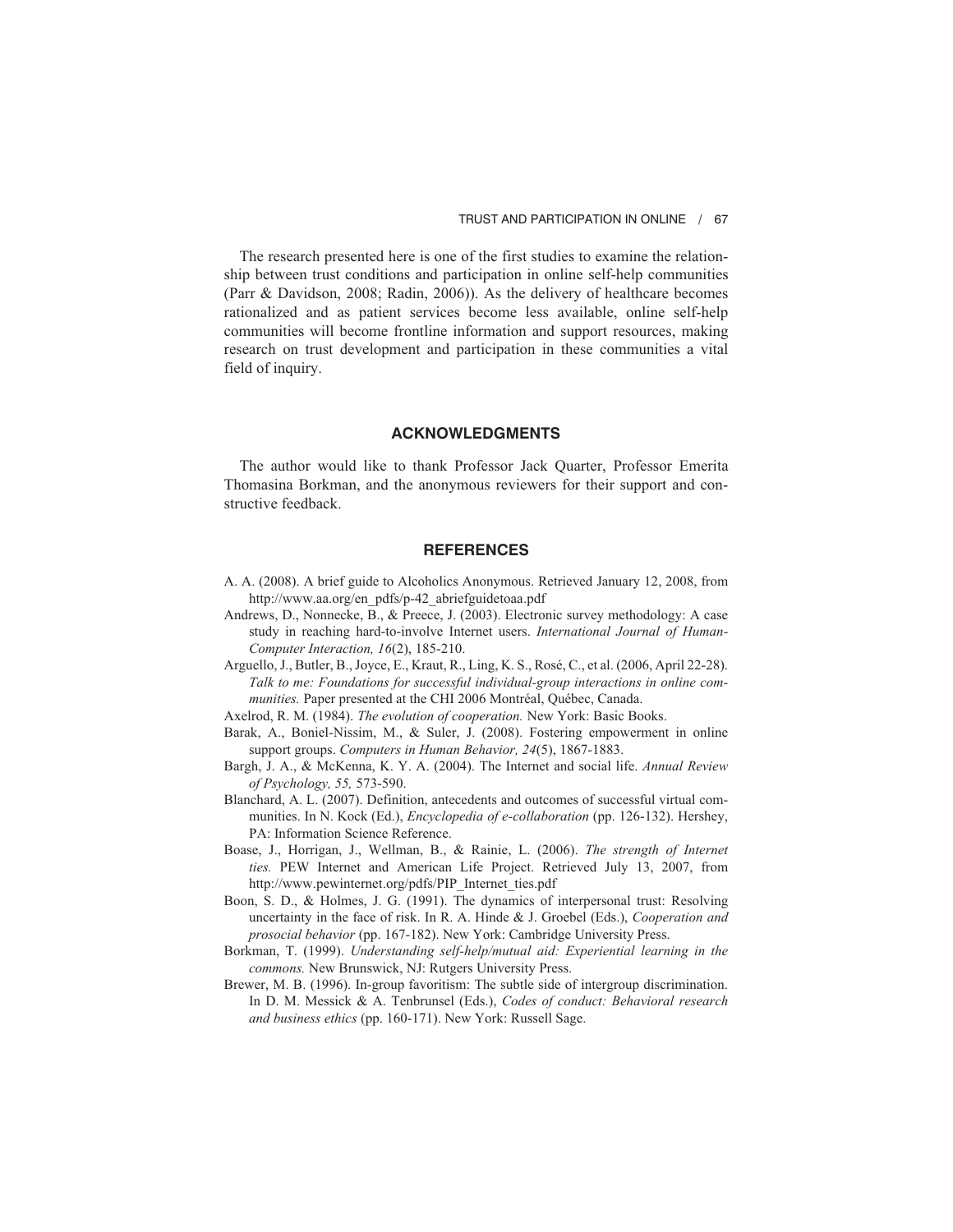- Brewer, M. B. (1999). The psychology of prejudice: Ingroup love or outgroup hate? *Journal of Social Issues, 55*(3), 429-444.
- Burt, R. S., & Knez, M. (1995). Kinds of third-party effects on trust. *Rationality and Society, 7*(3), 255-292.
- Castelfranchi, C., & Tan, Y. H. (2001). *The role of trust and deception in virtual societies.* Paper presented at the 34th Hawaii International Conference on System Sciences.
- Christenson, J., Fendley, K., & Robinson, J. (1994). Community development. In J. Christenson & J. Robinson (Eds.), *Community development in perspective* (pp. 3-25). Ames, IA: Iowa State University.
- Coulson, N. S. (2005). Receiving social support online: An analysis of a computermediated support group for individuals living with Irritable Bowel Syndrome. *Cyberpsychology & Behavior, 8,* 580-584. Retrieved from http://web.ebscohost.com. myaccess.library.utoronto.ca/ehost/pdf?vid=5&hid=14&sid=6185246d-0961-4f23 bbf3-e9e666c70cb2%40SRCSM2
- Cousineau, T. M., Rancourt, D., & Green, T. C. (2006). Web chatter before and after the women's health initiative results: A content analysis of on-line menopause message boards. *Journal of Health Communication, 11*(2), 133-147.
- Creswell, J. W., & Plano Clark, V. L. (2007). Designing and conducting mixed methods research. Thousand Oaks, CA: Sage Publications.
- Donath, J. (1999). Identity and deception in the virtual community. In M. Smith & P. Kollock (Eds.), *Communities in cyberspace* (pp. 29-59). London: Routledge.
- Ess, C., & AoIR Ethics Working Committee. (2002). *Ethical decision-making and Internet research: Recommendations from the AoIR ethics working committee.* Approved by AoIR, November 27, 2002. Retrieved February 27, 2006, from http://aoir.org/reports/ethics.pdf
- Eysenbach, G. (2001). Ethical issues in qualitative research on Internet communities. *British Medical Journal, 323*(November), 1103-1105.
- Eysenbach, G., Powell, J., Englesakis, M., Rizo, C., & Stern, A. (2004). Health related virtual communities and electronic support group: Systematic review of the effects of online peer to peer interactions. *British Medical Journal, 328*(7449), 1166-1171.
- Feng, J., Lazar, J., & Preece, J. (2004). Empathy and online interpersonal trust: A fragile relationship. *Behaviour and Information Technology, 23*(2), 97-106.
- Friedman, B., Kahn Jr., P. H., & Howe, D. C. (2000). Trust online. *Communications of the ACM, 43*(12), 34-40.
- Gambetta, D. (1988). Can we trust trust? In D. Gambetta (Ed.), *Trust: Making and breaking cooperative relationships* (pp. 213-237). New York: Basil Blackwell.
- Gidron, B., & Chesler, M. (1994). Universal and particular attributes of self-help: A framework for international and intranational analysis. In F. Lavoie, T. Borkman, & B. Gidron (Eds.), *Self-help and mutual aid groups: International and multicultural perspectives* (pp. 1-44). New York: Haworth Press.
- Goffman, E. (1986). *Stigma: Notes on the management of spoiled identity* (1st Touchstone ed.). New York: Simon & Schuster.
- Google. (2008). 20 year archive on Google Groups. Retrieved April 3, 2008, from http:// www.google.com/googlegroups/archive\_announce\_20.html
- Granovetter, M. S. (1985). Economic action and social structure. *American Journal of Sociology, 91*(2), 481-450.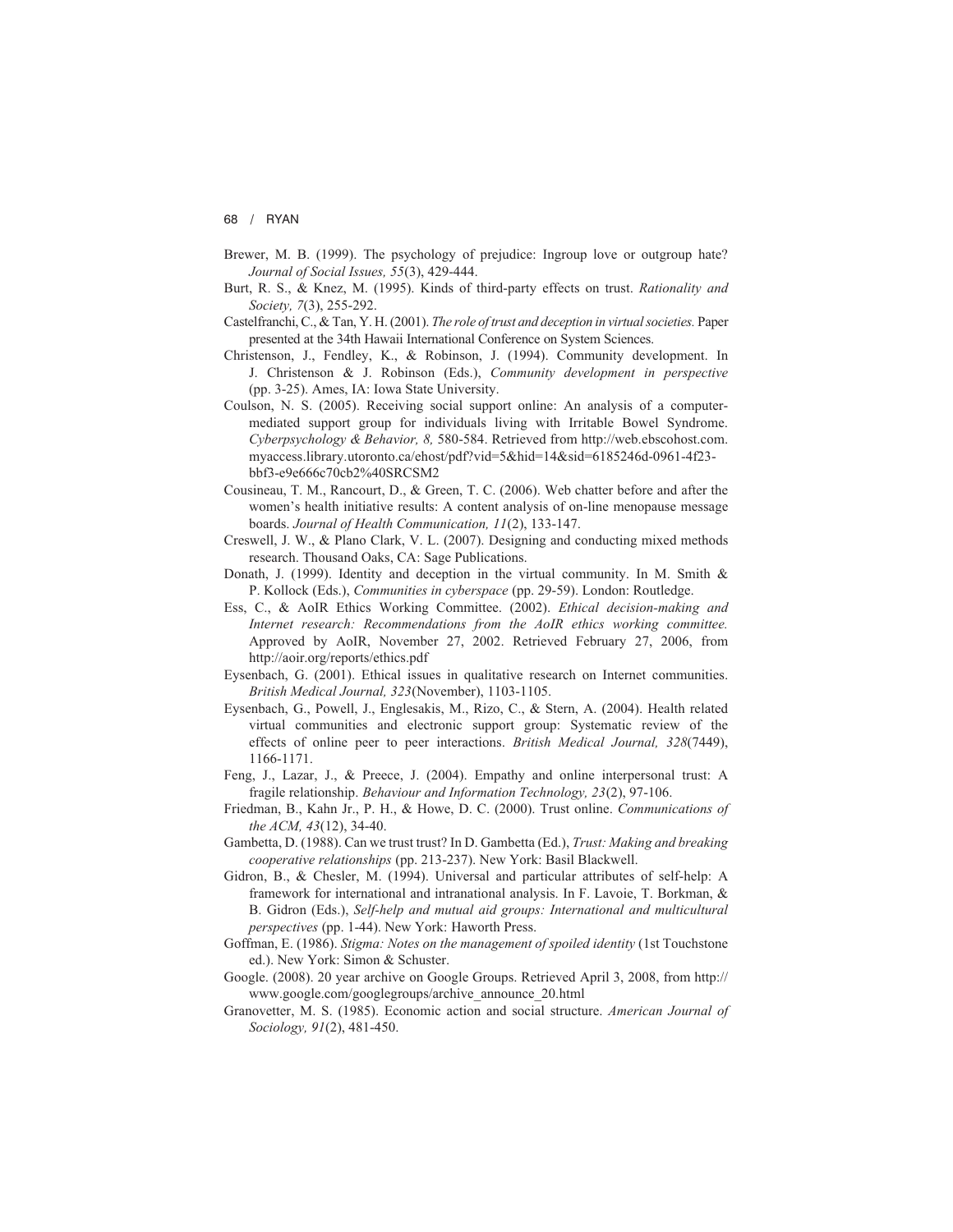- Greene, J. C. (2005). The generative potential of mixed methods inquiry. *International Journal of Research & Method in Education, 28*(2), 207-211.
- Herring, S. (2001). Computer-mediated discourse. In D. Schiffrin, D. Tannen, & H. Hamilton (Eds.), *The handbook of discourse analysis* (pp. 612-634). Oxford: Blackwell Publishers.
- Herring, S. (2004). Computer-mediated discourse analysis: An approach to researching online behavior. In S. Barab, R. Kling, & J. H. Gray (Eds.), *Designing for virtual communities in the service of learning* (pp. 338-376). New York: Cambridge University Press.
- Herring, S. C. (2002). Computer mediated communication on the Internet. *Annual Review of Information Science and Technology, 36,* 109-168.
- Himanen, P. (2001). *The hacker ethic, and the spirit of the information age* (1st ed.). New York: Random House.
- Hosmer, L. T. (1995). Trust: The connecting link between organizational theory and philosophical ethics. *Academy of Management Review, 20*(2), 379-403.
- Jarvenpaa, S. L., & Leidner, D. E. (1998). Communication and trust in global virtual teams. *Journal of Computer- Mediated Communication* (online)*, 3*(4). Retrieved August 11, 2007, from http://jcmc.indiana.edu/vol3/issue4/jarvenpaa.html
- Jensen, C., Farnham, S. D., Drucker, S. M., & Kollock, P. (2000). *The effect of communication modality on cooperation in online environments.* Paper presented at the Conference on Human Factors and Computing Systems, The Hague, The Netherlands.
- Jones, Q. (1997). Virtual-communities, virtual settlements & cyber-archaeology: A theoretical outline. *Journal of Computer-Mediated Communication* (online) *3*(3). Retrieved April 11, 2008 from http://jcmc.indiana.edu/vol3/issue3/jones.html
- Jøsang, A., Ismail, R., & Boyd, C. (2007). A survey of trust and reputation systems for online service provision. *Decision Support Systems, 43*(2), 618-644.
- Katz, J. (1998). *Luring the Lurkers. Slashdot* (December 28, 1998). Retrieved from http://slashdot.org/features/98/12/28/1745252.shtml
- King, S. A., & Moreggi, D. (1998). Internet therapy and self-help groups: The pros and cons In J. Gackenbach (Ed.), *Psychology and the Internet, intrapersonal, interpersonal, and transpersonal implications* (pp. 77-109). San Diego: Academic Press.
- Kling, R., & Courtright, C. (2003). Group behavior and learning in electronic forums: A sociotechnical approach. *The Information Society, 19*(3), 221-235.
- Kollock, P. (1999). The production of trust in online markets. In E. J. Lawler, M. Macy, S. Thyne, & H. A. Walker (Eds.), *Advances in group processes* (Vol. 16, pp. 99-123). Greenwich, CT: JAI Press.
- Kramer, R. M. (1999). Trust and distrust in organizations: Emerging perspectives, enduring questions. *Annual Review of Psychology, 50,* 569-598.
- Kraut, R., Olsen, J. P., Banaji, M., Bruckman, A., Cohen, J., & Couper, M. (2004). Psychological research online: Report of Board of Scientific Affairs' Advisory Group on the conduct of research on the Internet. *American Psychologist, 59*(2), 105-117.
- Leimeister, J. M., Ebner, W., & Krcmar, H. (2005). Design, implementation, and evaluation of trust-supporting components in virtual communities for patients. *Journal of Management Information Systems, 21*(4), 101-135.
- Lewis, J. D., & Weigert, A. (1985). Trust as a social reality. *Social Forces, 63,* 967-985.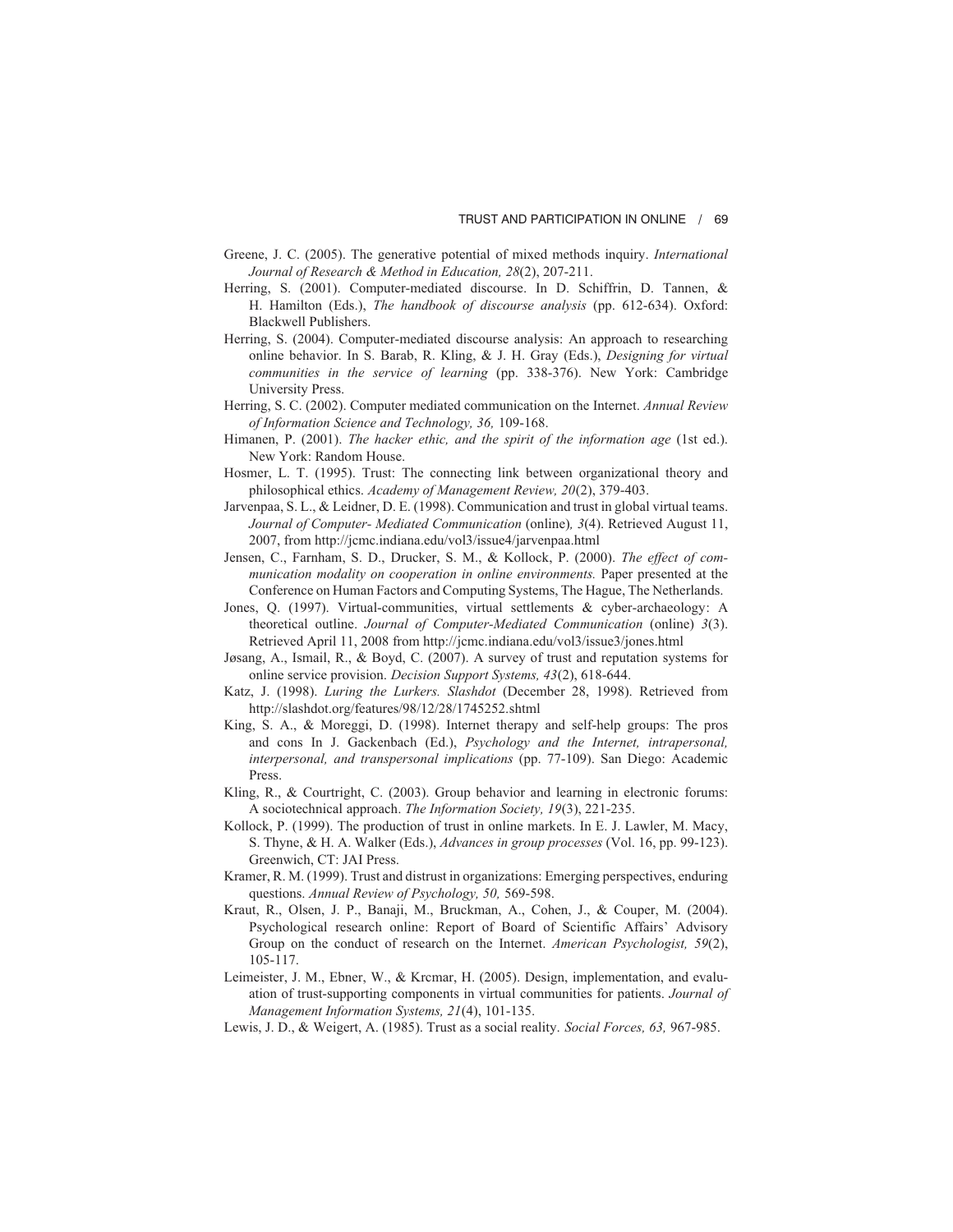- Luhmann, N. (1979). *Trust and power/two works by Niklas Luhmann.* Toronto: John Wiley.
- Madden, M. (2006). *Internet penetration and impact.* PEW Internet and American Life Project. Retrieved July 13, 2007, from http://www.pewinternet.org/pdfs/PIP\_ Internet\_Impact.pdf
- Madden, M., & Fox, S. (2006). *Finding answers online in sickness and in health.* PEW Internet and American Life Project. Retrieved July 13, 2007, from http://www. pewinternet.org/pdfs/PIP\_Health\_Decisions\_2006.pdf
- Maloney-Krichmar, D., & Preece, J. (2005). A multilevel analysis of sociability, usability, and community dynamics in an online health community. *ACM Transactions on Computer-Human Interaction, 12*(2), 201-232.
- March, J. G., & Olsen, J. P. (1989). *Rediscovering institutions: The organizational basis of politics.* New York: Free Press.
- Mayer, R., Davis, J., & Schoorman, F. (1995). An integration model of organizational trust. *The Academy of Management Review, 20*(3), 709-719.
- McAlister, D. J. (1995). Affect and cognition based trust as foundations for interpersonal cooperation in organizations. *Academy of Management Review, 38*(1), 24-59.
- McKnight, D. H., Cummings, L. L., & Chervany, N. L. (1998). Initial trust formation in new organizational relationships. *Academy of Management Review, 23*(3), 473-490.
- Mechanic, D., & Meyer, S. (2000). Concepts of trust among patients with serious illness. *Social Science and Medicine, 51*(5), 657-668.
- Meyerson, D., Weick, K. E., & Kramer, R. M. (1996). Swift trust and temporary groups. In R. M. Kramer & T. R. Tyler (Eds.), *Trust in organizations: Frontiers of theory and research* (pp. 166-195). Thousand Oaks, CA: Sage Publications.
- Nissenbaum, H. (2001). Securing trust online: Wisdom or oxymoron? *Boston University Law Review, 81*(3), 635-664.
- Parr, H., & Davidson, J. (2008). Virtual trust: Online emotional intimacies in mental health support. In J. Brownlie, A. Greene, & A. Howson (Eds.), *Researching trust and health* (pp. 33-53). New York: Routledge.
- Pfaffenberger, B. (2003). A standing wave in the web of our communications: Usenet and the socio-technical construction of cyberspace values. In C. Lueg  $\&$  D. Fisher (Eds.), *From Usenet to CoWebs: Interacting with social information space* (pp. 20-43). New York: Springer-Verlag.
- Preece, J., & Ghozati, K. (2001). Observations and explorations of empathy online. In R. E. Rice & J. E. Katz (Eds.), *The Internet and health communication: Experience and expectations* (pp. 237-260). Thousand Oaks, CA: Sage Publications.
- Preece, J., & Maloney-Krichmar, D. (2002). Online communities. In J. Jacko & A. Sears (Eds.), *The human-computer interaction handbook* (pp. 596-620). Mahwah, NJ: Lawrence Erlbaum Associates Inc. Publishers.
- Putnam, R. D. (2000). *Bowling alone: The collapse and revival of American community*. New York: Simon & Schuster.
- Radin, P. M. (2006). "To me, it's my life": Medical communication, trust, and activism in cyberspace. *Social Science & Medicine, 62*(3), 591-601.
- Rheingold, H. (1993). *The virtual community: Homesteading on the electronic frontier.* Reading, MA Addison-Wesley.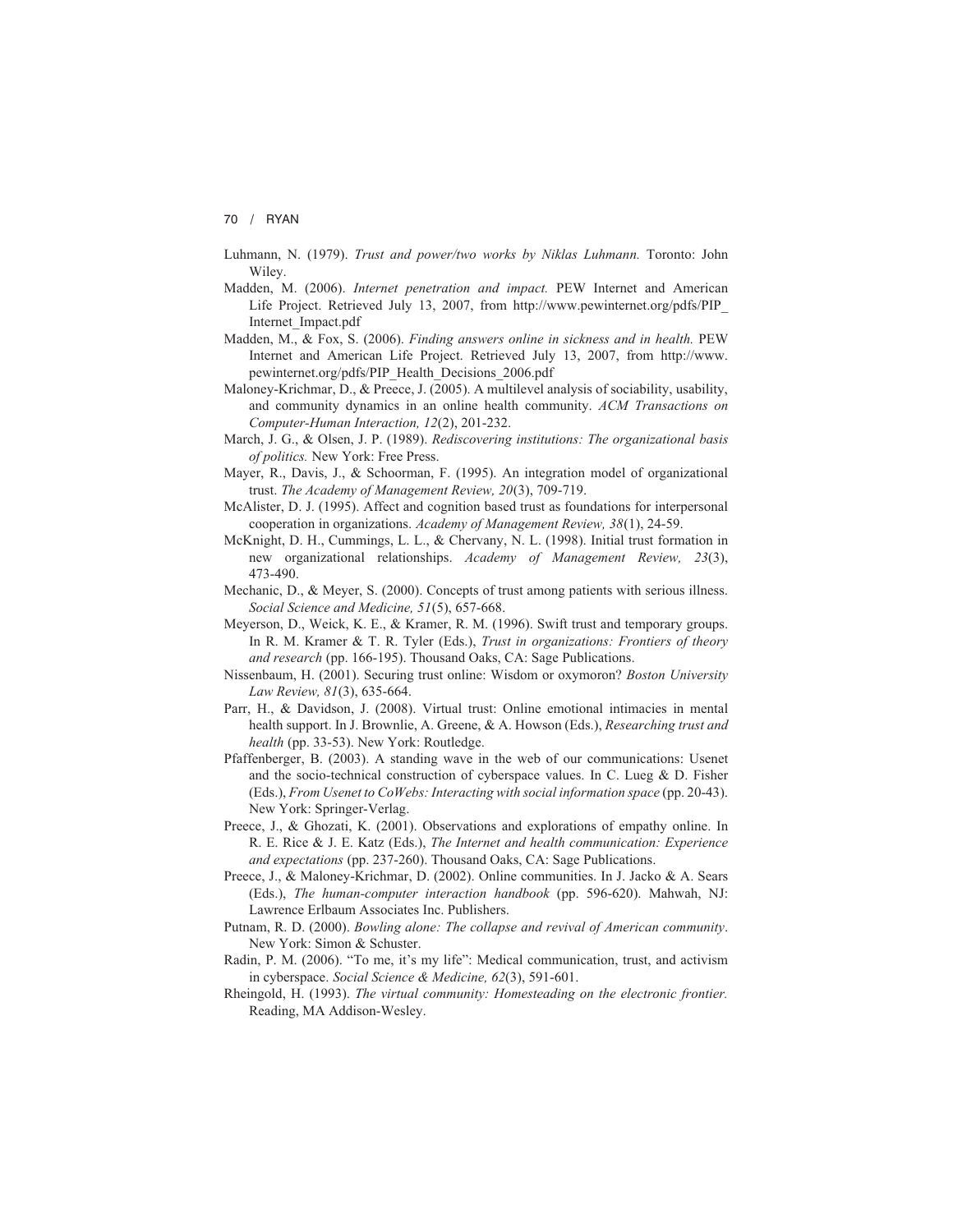- Ridings, C. M., Gefen, D., & Arinze, B. (2002). Some antecedents and effects of trust in virtual communities. *Journal of Strategic Information Systems, 11*(3-4), 271-295.
- Riegelsberger, J. (2005). *Trust in mediated interactions.* Unpublished doctoral dissertation, University College London. Retrieved January 3, 2008, from http://www.cs.ucl.ac.uk/ staff/J.Riegelsberger/PhD\_JensRiegelsberger\_Web.pdf
- Rolland, J. S. (1994). *Families, illness, and disability: An integrative treatment model.* New York: Basic Books.
- Rotter, J. B. (1967). A new scale for the measurement of interpersonal trust. *Journal of Personality, 35,* 615-665.
- Rousseau, D., Sitkin, S., Burt, R., & Camerer, C. (1998). Not so different after all: A cross-discipline view of trust. *Academy of Management Review, 23*(3), 393-404.
- Ryan, S. (2009). Trust and participation in Usenet self-help groups. Unpublished doctoral dissertation, University of Toronto, Canada.
- Smith, M. A. (2003). Measures and maps of Usenet. In C. Lueg & D. Fisher (Eds.), *From Usenet to Cowebs* (pp. 47-78). London: Springer Verlag.
- Sproull, L., & Kiesler, S. (1991, September). Computers, networks and work. *Scientific American, 265*(3), 116-123.
- Stewart, K. J. (2006). How hypertext links influence consumer perceptions to build and degrade trust online. *Journal of Management Information Systems, 23*(1), 183-210.
- Tajfel, H., & Turner, J. C. (1986). The social identity theory of intergroup behavior. In S. Worchel & W. G. Austin (Eds.), *The psychology of intergroup relations* (2nd ed., pp. 7-24). Chicago, IL: Nelson-Hall.
- Turkle, S. (1995). *Life on the screen: Identity in the age of the Internet.* New York: Simon & Schuster.
- Turner, T. C., Smith, M. A., Fisher, D., & Welser, H. T. (2005). Picturing Usenet: Mapping computer-mediated collective action. *Journal of Computer Mediated Communication, 10*(4), article 7. Retrieved from http://jcmc.indiana.edu/vol10/issue4/ turner.html
- Walther, J., B (2002). Research ethics in Internet-enabled research: Human subjects issues and methodological myopia. *Ethics and Information Technology, 4*(3), 205-216.
- Wellman, B., & Gulia, M. (1999). Net surfers don't ride alone. In B. Wellman (Ed.), *Networks in the global village* (pp. 331-366). Boulder, CO: Westview Press.
- White, M., & Dorman, S. M. (2001). Receiving social support online: Implications for health education. *Health Education Research, 16*(6), 693-707.
- Witmer, D. F., Colman, R. W., & Katzman, S. L. (1999). From paper-and-pencil to screen-and-keyboard: Toward a methodology for survey research on the Internet. In S. Jones (Ed.), *Doing Internet research: Critical issues and methods for examining the Net* (pp. 145-161). Thousand Oaks, CA: Sage Publications.
- Wright, K. B. (2002). Social support within an on-line cancer community: An assessment of emotional support, perceptions of advantages and disadvantages, and motives for using the community from a communication perspective. *Journal of Applied Communication Research, 30*(3), 195-209.